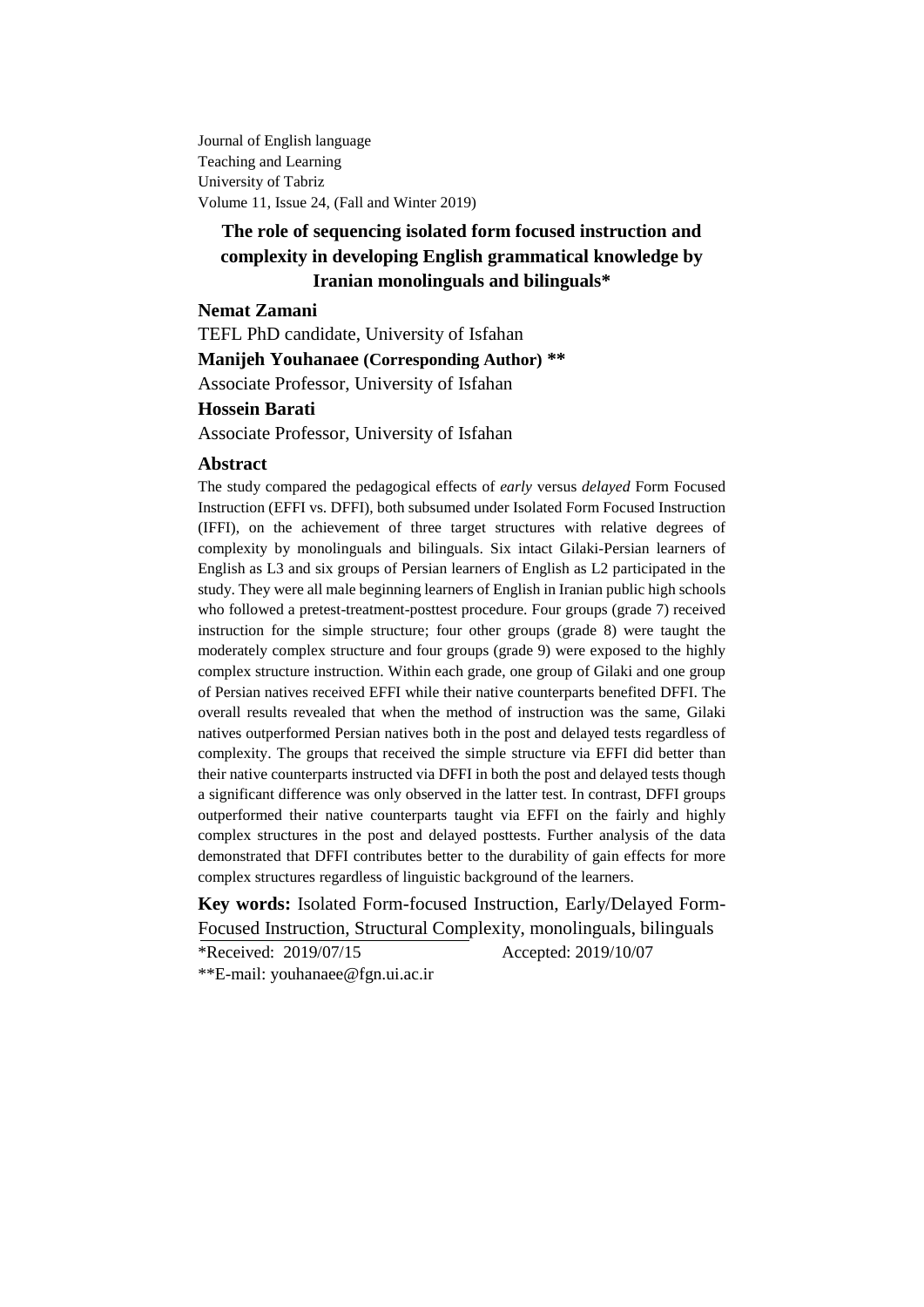### **Introduction**

In the literature of second language acquisition, there are a number of terminologies, which more or less refer to Form Focused Instruction (FFI): *instructed second language acquisition, instructed second language learning, formal instruction, explicit instruction, codefocused instruction, grammar instruction and grammar teaching.*  Generally, FFI refers to "any pedagogical effort which is used to draw learners' attention to language form either explicitly or implicitly" (Spada, 1997:73). Approximately most FFI researchers have acknowledged the beneficial effects of FFI on different aspects of second language acquisition (Doughty & Long, 2003; Ellis, 2001, 2002, 2008; Kim, 2014; Long, 1983; Nassaji, 2016; Nassaji & Fotos, 2004, 2011; Norris and Ortega, 2000, 2001; Pawlawk, 2006; Schmidt, 1990; Spada, N, 1997, 2014; Spada & Lightbowen, 2008). While FFI overtly or covertly draws learners 'attention to formal features of language, Meaning Focused Instruction (MFI) engages them in pure communication. Only few researchers (e.g. Krashen, 1982; Prabhue, 1987) claim that a purely MFI is sufficient for successful foreign language acquisition. However, the consensus is that MFI is necessary but not sufficient for second language acquisition and it should be complemented with FFI. Housen and Pierrard (2005) maintain that formal instruction helps learners to '*internalize'*, '*modify'* and '*consolidate'* their knowledge so that they can develop more proficiency, accuracy and fluency. FFI has been subject to different categorization. For instance, Spada and Lightbowen (2008) differentiated between *Integrated* (e.g. input flood, input enhancement and recast) and *isolated* FFI. The former integrates form and meaning but the latter sequences them. In fact, IFFI is a type of FFI which separates engagement to form from engagement to meaning. That is, instruction of grammatical structures is presented either before or after (not during) the focused tasks. From another point of view, FFI could be either explicit or implicit. The fundamental difference between explicit and implicit instruction is that the former '*directs'* learners' attention to grammatical features while they are aware of understanding and learning the rules which modify the forms and the latter '*attracts'*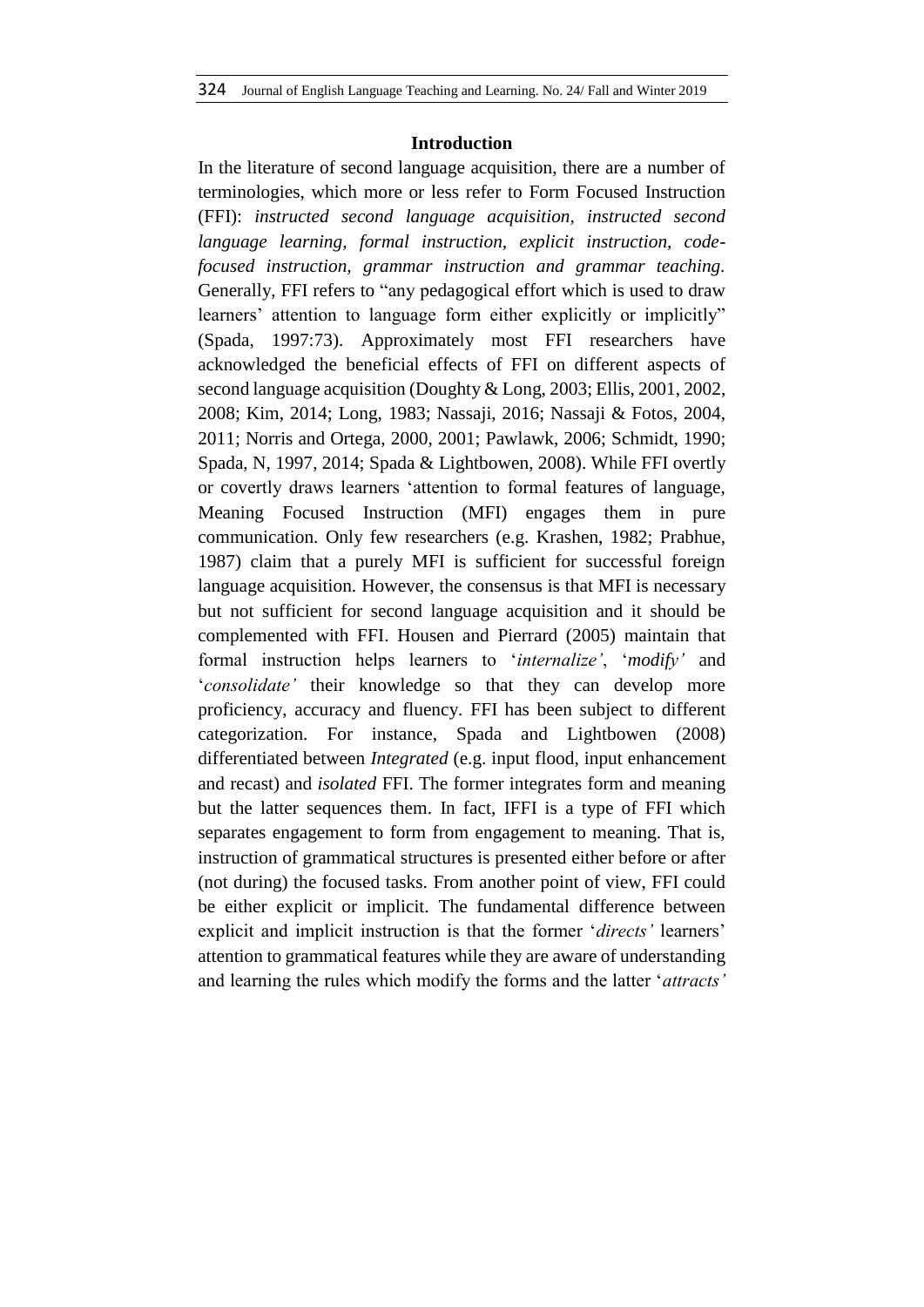learners' attention to formal features of language in order to induce the rules from the communicative context by themselves (de Graaf and Housen, 2009). Moreover, Language is treated as a tool in implicit instruction whereas it is viewed as an object of study in the explicit instruction, giving metalinguistic explanation of the rules. The bulk of FFI research indicates the overall advantage of explicit instruction over implicit one in foreign language acquisition (Erlam, 2000; Radwan, 2004; Robinson, 1996; Spada & Tomita, 2010). Norris and Ortega's (2001) meta-analysis of 49 articles revealed that explicit instruction increased the durability of learning as shown on delayed posttests. Moreover, Williams (2001) argues that finding the 'holes' poses considerable difficulty for low proficient learners, suggesting that they need more explicit rather than implicit instruction. IFFI in the form of explicit instruction can be justified by recourse to Van Patten's (1990) 'information processing theory'. According to this theory, the capacity of short–term memory of beginning EFL learners is not spacious enough to give concurrent attention to form and meaning in the initial stages of language learning. Raimes (2002) maintains that pushing beginning students to pay simultaneous attention to form and meaning poses considerable difficulty and drastically decreases their enthusiasm for learning. Ellis also (2002) argues that grammar and task-based activities should be kept separate with the exception of feedback.

As mentioned, Isolated FFI suggests that explicit grammar instruction should either precede (EFFI) or follow (DFFI) the communicative tasks. Followers of 'skill acquisition theory' (like Anderson, 1982; Dekeyser, 1998, 2003, 2007) argue that explicit instruction should be offered prior to fluency-oriented activities since rules need to be communicatively practiced for the purpose of automaticity. On the other hand, researchers like Ellis (2002, 2008) maintain that formal instruction should not be provided before interaction activities. He argues that if rules are presented before communicative tasks, learners will engage in manipulation of the rules rather than creation of the meaning. While researchers (Ellis 2008; Spada and Lightbowen 2008) argue that FFI is definitely effective on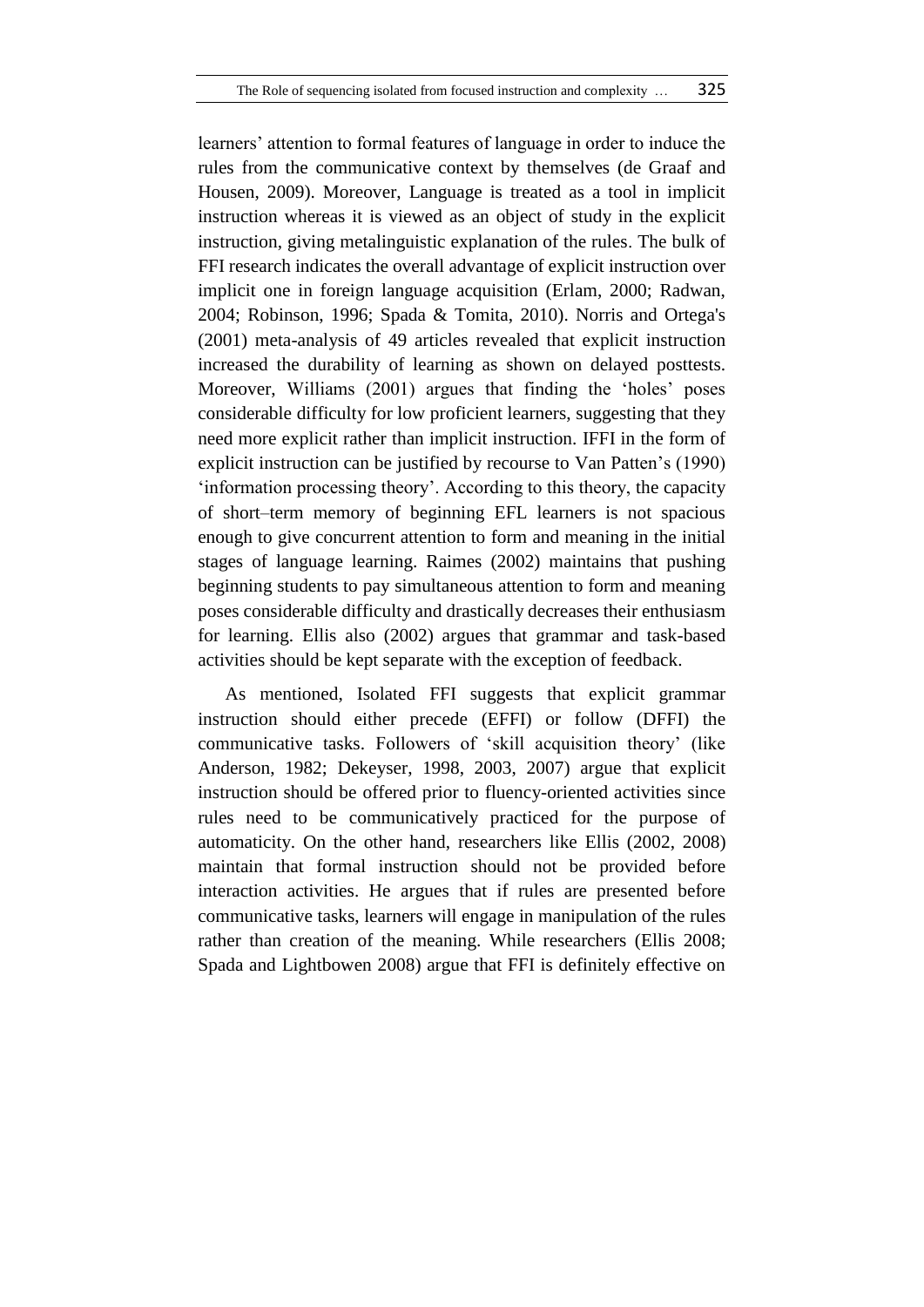gaining accuracy. They believe that further research is needed to discover *when* and *how* it works more efficiently. Ellis (2002) states that we need studies which address FFI effects on the performance of beginning learners, acknowledging that it has a positive impact on the performance of intermediate and advanced learners. Moreover, to date, most of the FFI studies have only dealt with the early provision of explicit instruction. Studies which compare pedagogical effects of both EFFI and DFFI on the learning of English grammatical structures with relative levels of complexity in multilingual settings are scarce. Accordingly, the present study aimed to make a comparison between the effects of EFFI versus DFFI on the learning of English grammatical structures with three levels of complexity by Persian monolinguals and Gilaki-Persian bilinguals within a communicative framework.

## **Explicit FFI and structural complexity**

Explicit instruction may work differently for various structures depending on the degree of the complexity. The findings of the study conducted by Dekeyser (1995) & Robinson (1996) reported that explicit instruction works more efficiently for simple structures while researchers like Graaff (1997) & Housen et al. (2005) found that explicit instruction is much more effective for the complex structures.

Spada and Tomita's (2010) meta-analysis also revealed greater effect sizes for explicit over implicit instruction both for English simple and complex grammatical structures. On the contrary, implicit instruction was statistically significant for complex not simple rules. One point to mention is the fact that in this study they had considered 'the number of transformations' as the only criterion to determine the complexity of grammatical structures. Robinson (1996) examined the acquisition of simple and complex rules by adult EFL learners under four training conditions: incidental, implicit, rule search and explicit. The participants had experienced 6-8 years of formal instruction in English. The findings reported superior performance of explicit group to all other groups on simple rules. Moreover, the implicit group did not perform as accurately as the other groups on the complex rules, thus rejecting Krashen's (1981) claims in that complex rules are only learned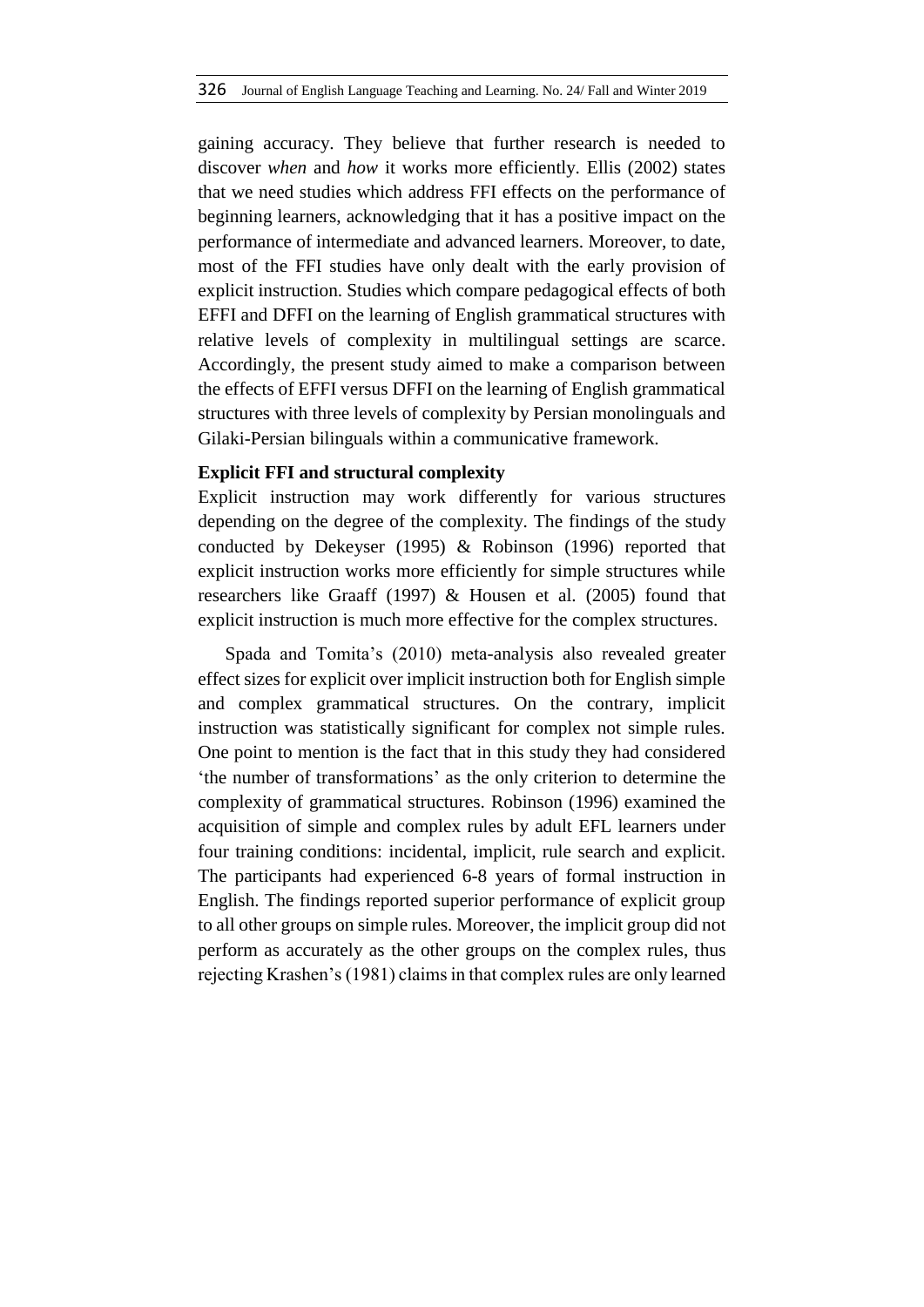implicitly. The shortcoming of this study is that Robinson used the experts' subjective judgment to rate the complexity of sentences. Andrews (2007) instructed simple (subject-verb agreement) and complex (relative clauses) rules to two experimental groups through implicit and explicit instruction. Participants were secondary school students whose age ranged between 13 and 19. The explicit instruction was provided by the teacher and the implicit instruction was a task from which the students discovered the rules. The results indicated that explicit instruction made a striking difference for learning complex rules while both explicit and implicit instructions were equally effective for the simple rule. The study suggested that teachers teach complex rules through explicit instruction but allow students to induce simple rules themselves. Tammenga-Helmantel et al. (2014) compared the effectiveness of incidental, implicit, inductive and deductive grammar instruction in a large-scale quasi-experimental study. The participants were native speakers of Dutch who were beginners in English. They concluded that all four experimental groups outperformed their counterpart control groups regardless of the complexity of the target structures. The findings of the study supported any type of grammar instruction rather than zero grammar instruction for both simple and complex rules.

## **Sequencing Isolated FFI**

As already mentioned, FFI research indicates the overall advantages of explicit over implicit instruction. The problem is that most of these studies presented explicit instruction prior to communicative tasks. Classroom oriented research which investigates the impact of explicit instruction when it is offered after the communicative task is scarce. Here are a few examples. In a dissertation study, Kim (2012) compared the effectiveness of Meaning Focused Instruction (MFI) with that of a mixed method (i.e. a combination of FFI and MFI on the adult's learning of simple and complex English target structures. The findings of the study reported the better performance of the mixed method group on the post and delayed tests. Besides, the results of the study indicated that provision of deductive explicit instruction prior to MFI was more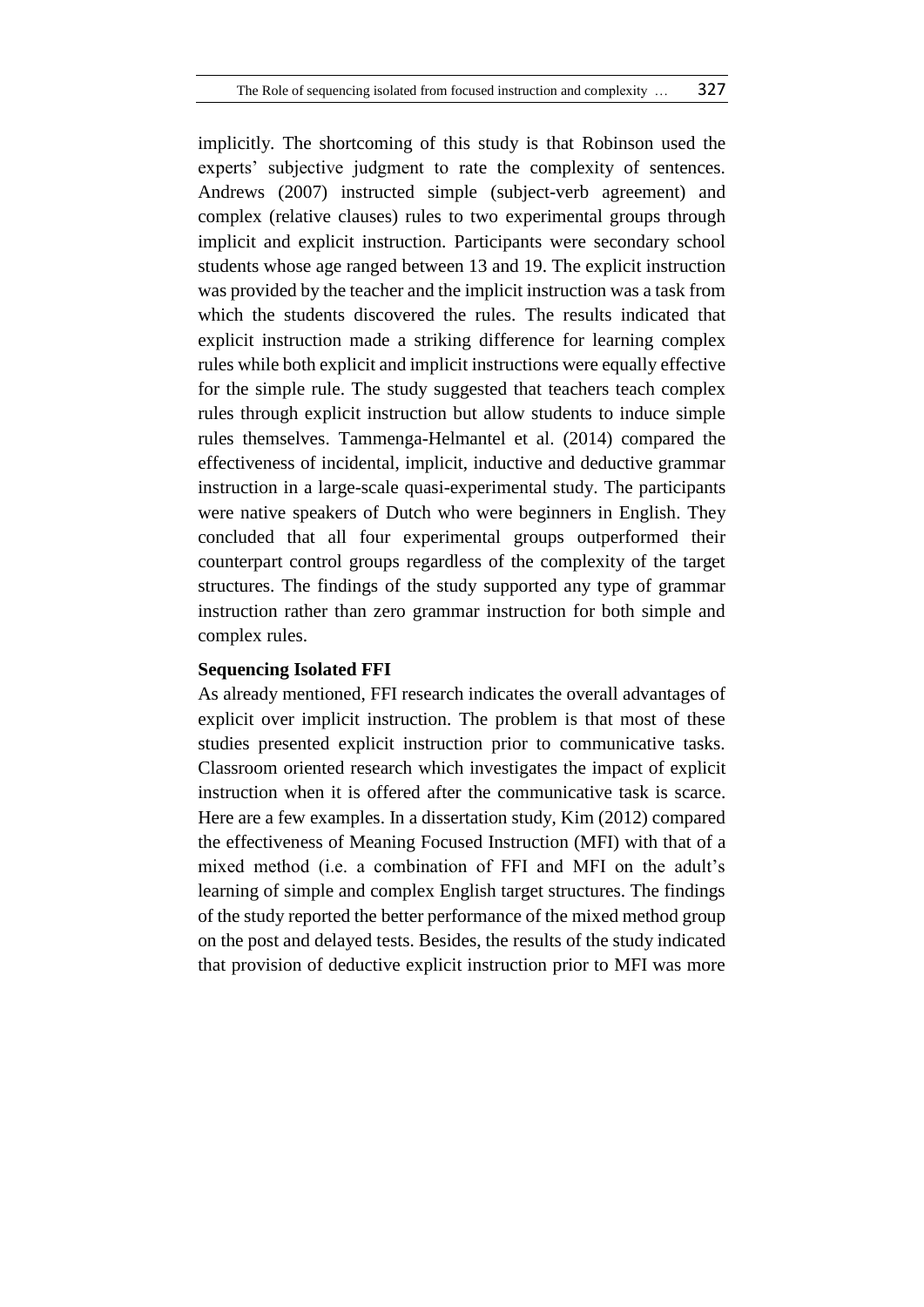facilitative than inductive explicit instruction following MFI. The study demonstrated that deductive explicit instruction before and after the communicative activities contributed to the explicit and implicit knowledge of the participants over time. Howeve, the groups who received inductive explicit instruction before and after the MFI achieved only explicit knowledge. Kim (2015) examined the effects of FFI on the development of explicit and implicit knowledge. The participants of the study were adults who were randomly assigned into three experimental groups and a control group. One group received FFI before MFI. The second group received the treatment in reverse order. The next group enjoyed only MFI and the last group played the role of a control group. The findings of the study revealed that FFI offered before and after the MFI was equally effective for the development of explicit knowledge. However, provision of FFI before the MFI contributed to the development of implicit knowledge more efficiently. Kim concluded that early FFI helps adult learners to notice the gaps between their inter-language and the target language input, restructure and finally proceduralize the target structures, suggesting that explicit instruction should be offered first. Spada, N et al. (2014) compared two groups of adult learners' acquisition of passive constructions after they had received integrated or isolated FFI. Although no striking differences were observed between the performances of the two groups, results indicated that integrated group did better on the oral production test but isolated group performed better on the written grammar test.

#### **The current study**

Considering the interesting findings of the previous research, there remains a number of questions yet to be explored. To this end, this study is a modest attempt to probe possible effects of presenting explicit FFI before versus after communicative tasks. Moreover, it seeks to find whether such interventions lead to similar or different effects when targeting grammatical structures with different levels of complexity. Finally, due to the fact that Iran is a multilingual country (Persian is the official national language but for many Iranian it is the second native language as they speak another language e.g. Turkish, Armenian,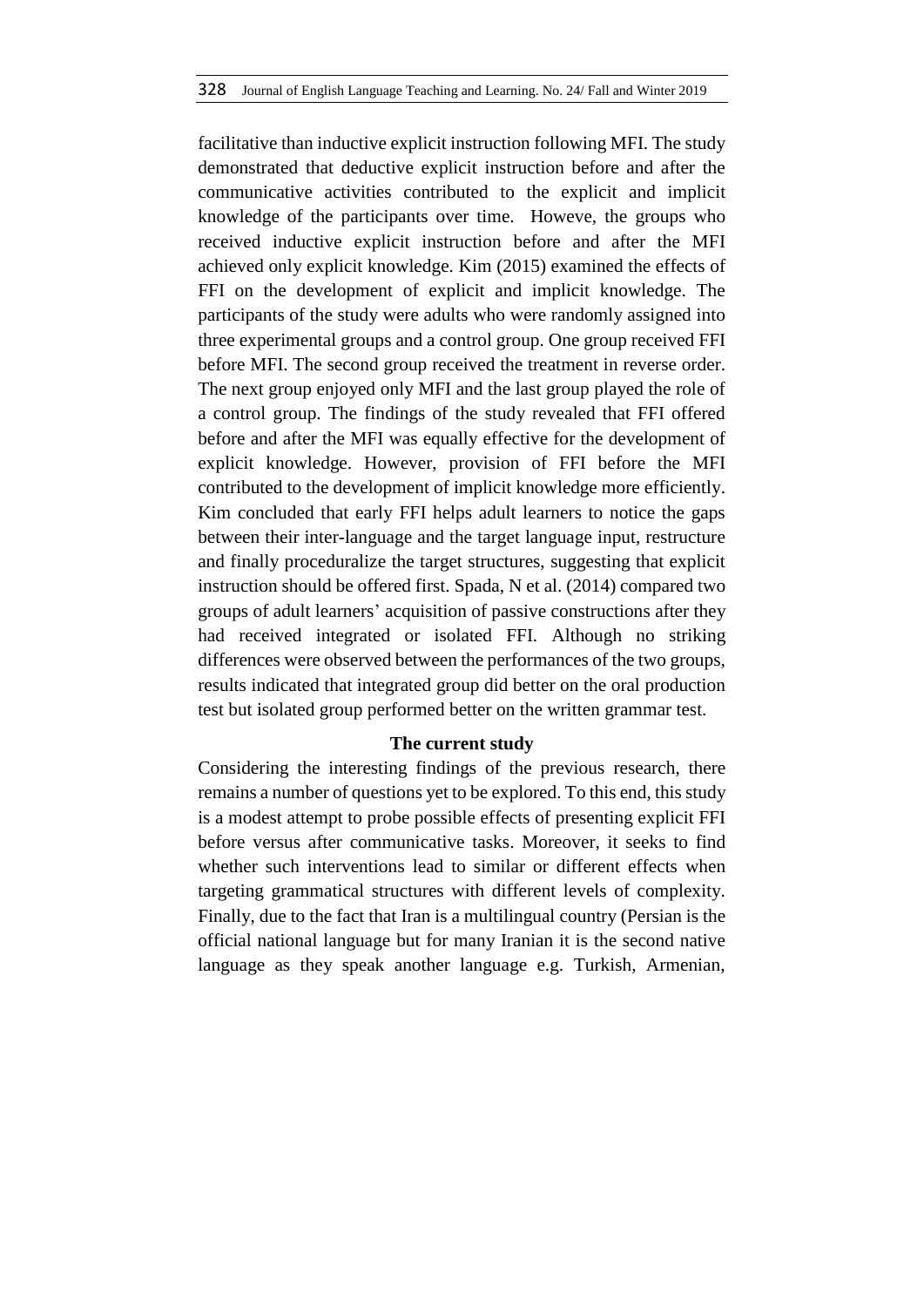Gilaki, Mazandarani, Arabic, Kurdish, Baloochi, etc. as their mother tongue.), it aims to find whether multilingualism plays an enhancing or deterring role in possible gain effects in any of these instructed conditions as formulated in the following.

- 1. Which procedure of IFFI (early/ delayed) is more effective in learning grammatical structures by Iranian EFL learners?
- 2. Which procedure of IFFI (early/ delayed) is more effective in learning simple versus complex grammatical structures by Iranian EFL learners?
- 3. Which procedure of IFFI (early/ delayed) is more effective in learning grammatical structures by monolingual (Persian) versus bilingual (Gilaki - Persian) Iranian EFL learners?

## **Target structures**

IFFI in this study targeted three grammatical forms. *Adjective noun order*: In English an adjective which modifies a noun appears before the noun (e.g. He has an expensive car). This is called the attributive position. In Persian adjectives follow nouns whereas in Gilaki, similar to English, they precede nouns. *Wh-questions*: These are questions which begin with *wh*-phrases (e.g. who, *what, when, where, which, how, etc.*) and require information rather than a yes or no answer. They generally follow three rules: (1) the *wh*-phrase is placed in the initial position, (2) a (modal) auxiliary is obligatory, and (3) the subject is inverted with the (modal) auxiliary. However, when a wh-phrase refers to the subject of a clause, a declarative word order is used. Both Gilaki and Persian are wh- in-situ languages, in which none of these rules is obligatory. *Alternating Dative constructions*: These include ditransitive verbs *(e.g. give*, *buy, send etc.)* which have two syntactic forms in English. They allow both double object (DO) variant (e.g. *Mary gave him the money)* and prepositional dative (PD) form (e.g. *Mary gave the money to him*). In the former, the goal must precede the theme while in the latter the theme precedes the goal. All di-transitive verbs appear in the DO variant in Gilaki while Persian licenses the PD form only.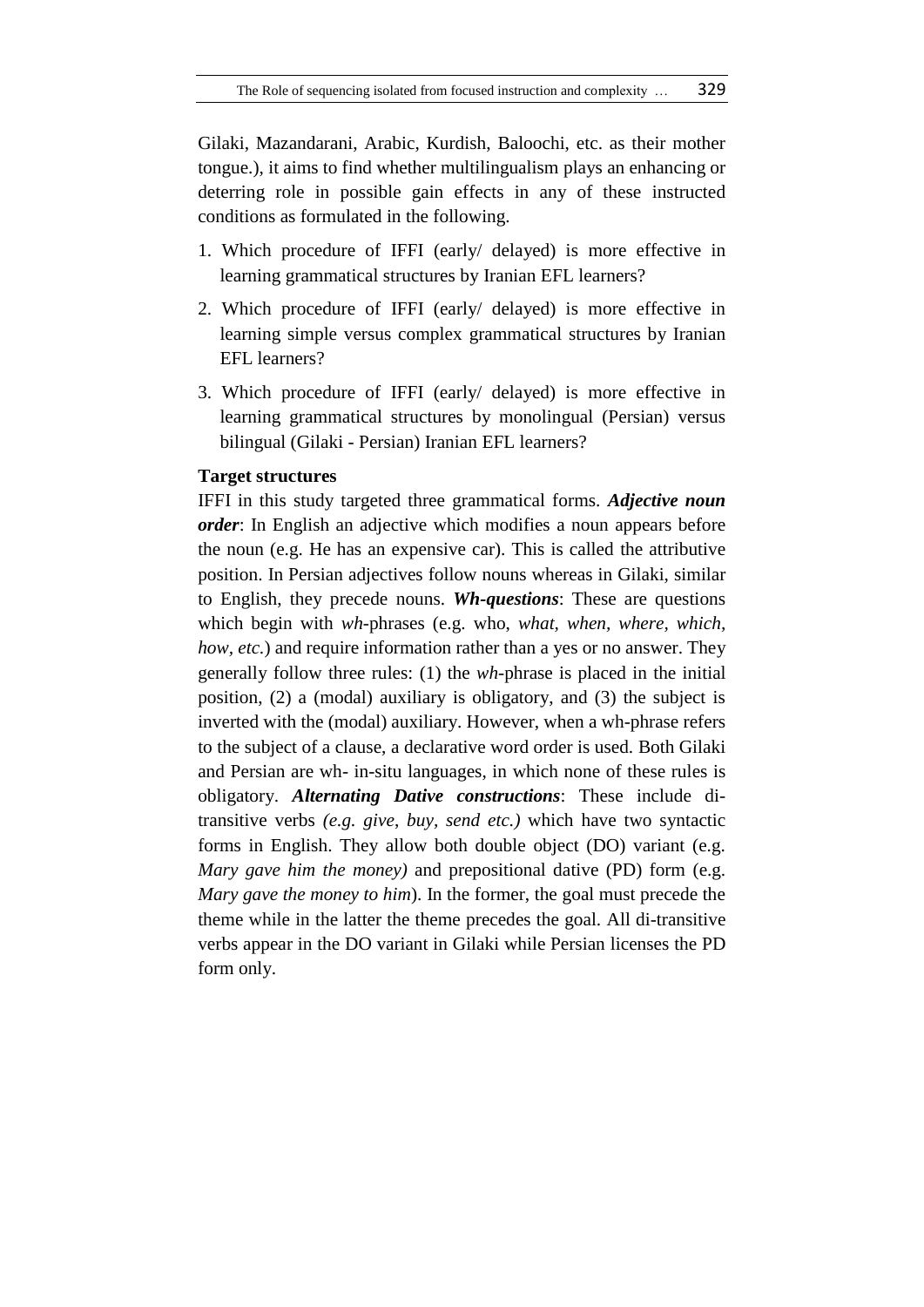The rational for choosing these particular structures was threefold. First, they are included in the compulsory textbooks published for English language teaching in high schools and serve as component parts of the official syllabus endorsed by the ministry of education. Second, they instantiate specific word order and structural positions and hence are syntactically salient. Third, they can be graded for complexity as explained below and so fulfill the purpose of the study.

## **Complexity**

Complexity is a vexed term in language teaching/learning defined variably by researchers. The present study adopted the kind of definition introduced by Tammenga-Helmantel et.al. (2014), which implements four criteria to determine structural complexity.

## **Reliability**

It refers to the number of exceptions. The more exceptions imply less reliability and therefore more complexity. For example, not all ditransitive verbs in English are alternating datives. Some di-transitive verbs have only the DO form (e.g. tell) and some have only the PD form (e.g. explain). Dummy auxiliaries (do, does, did) are not obligatory in subject wh-questions. Adjective-noun constructions bear no exception. Therefore, considering the three target structures in the present study, dative alternations bears the least reliability and adjective-noun order is the most reliable one.

## **Structural complexity**

This denotes the number of transformational steps which a target structure undergoes. The greater number of transformations is associated with higher complexity. Dative alternations and whconstructions consist of two and three transformations respectively. Although *wh*-constructions undergo more transformations, they are simpler than dative constructions since transformations move an operator only to clause front position, which enhances their saliency. Saliency suggests simplicity. Accordingly, dative verbs which instantiate clause internal transformations are structurally more complex than *wh*-constructions. Structural complexity might also be related to a morphological constraint: Only di-transitive verbs of one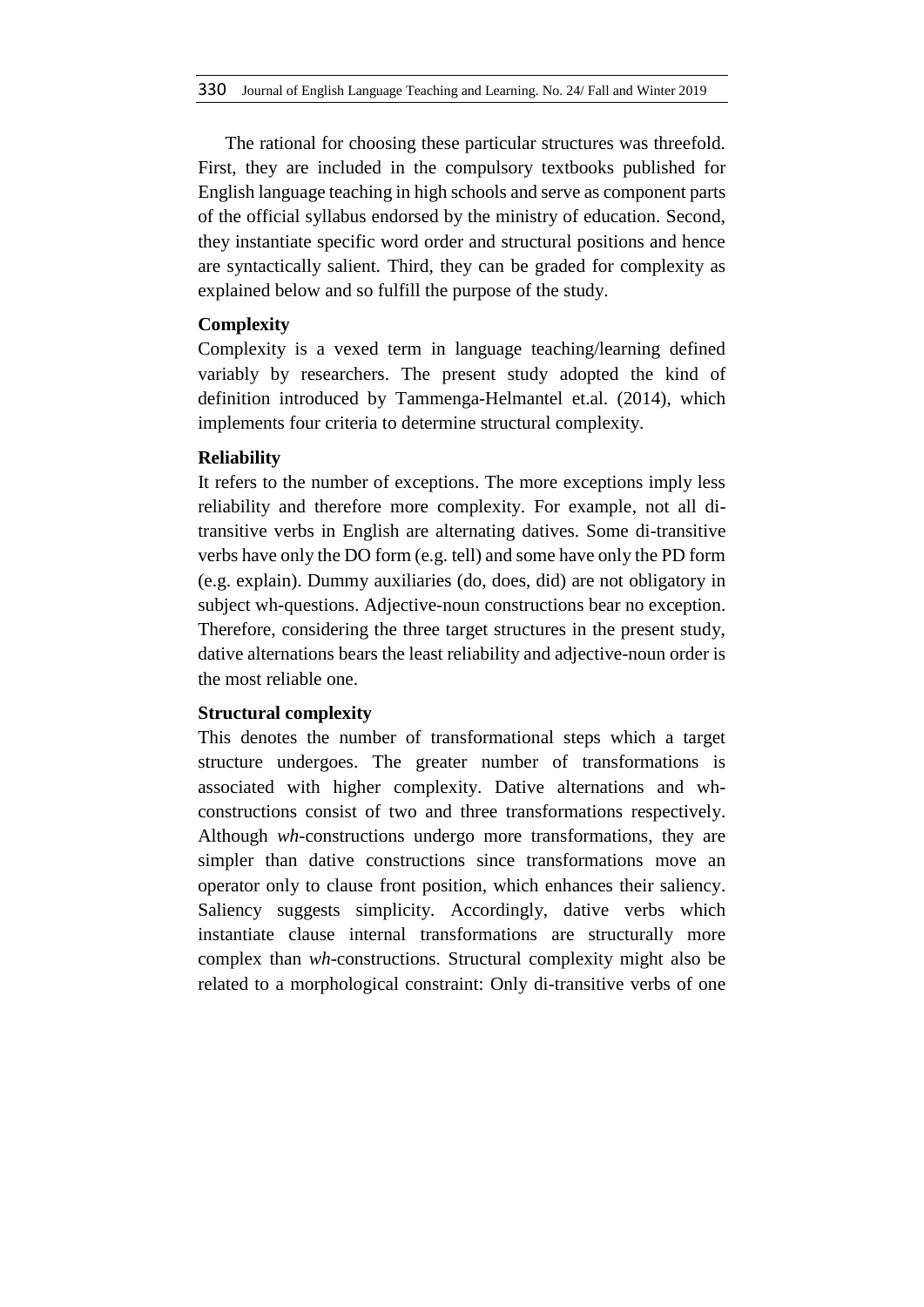syllable or verbs with stress on the first syllable alternate. Wh-questions and adjective-noun order are not morphologically constrained. The adjective-noun construction consists of only one structure and so it is categorized as the simplest one.

## **Semantic complexity**

It refers to semantic constraints which lead to specific structural properties. Dative alternation in English is subject to a range of semantic rules. For instance, the *possession constraint* allows alternation for verbs including an *animate* argument which is capable of *possession* (She sent Mary a book. \* She sent France a book). Similarly, alternation is possible for verbs which denote an '*instantaneous ballistic motion*' (e.g. throw) or verbs of *communication* (e.g. teach) but not manner of speaking (e.g. shout). Such semantic complexity is not observed in the two other structures.

## **Transparency**

Indicates the nature of relation between form and meaning. As stated, dative verbs have two syntactic realizations which are semantically different. Therefore, they are less transparent and thus more complex. There is a one to one relation between form and meaning in wh-words. Adjective-noun constructions show no variability between form and meaning. Table (1) summarizes implementation of these criteria to determine complexity of the target forms.

| <b>Complexity Criteria</b> | Adj-noun order | wh-questions | <b>Alternating dative</b> |  |
|----------------------------|----------------|--------------|---------------------------|--|
|                            | moderately     | moderately   | complex                   |  |
| <b>Reliability</b>         | complex        | complex      |                           |  |
| <b>Structural</b>          | not complex    | moderately   | complex                   |  |
| complexity                 |                | complex      |                           |  |
| <b>Semantic</b>            | not complex    | not complex  | complex                   |  |
| complexity                 |                |              |                           |  |
| <b>Transparency</b>        | not complex    | not complex  | complex                   |  |

Table 1 The relative complexity of the target structures

Overall, dative verbs were classified as the highly complex structure; wh-questions the moderately complex one and the adjectivenoun order construction as the simplest one.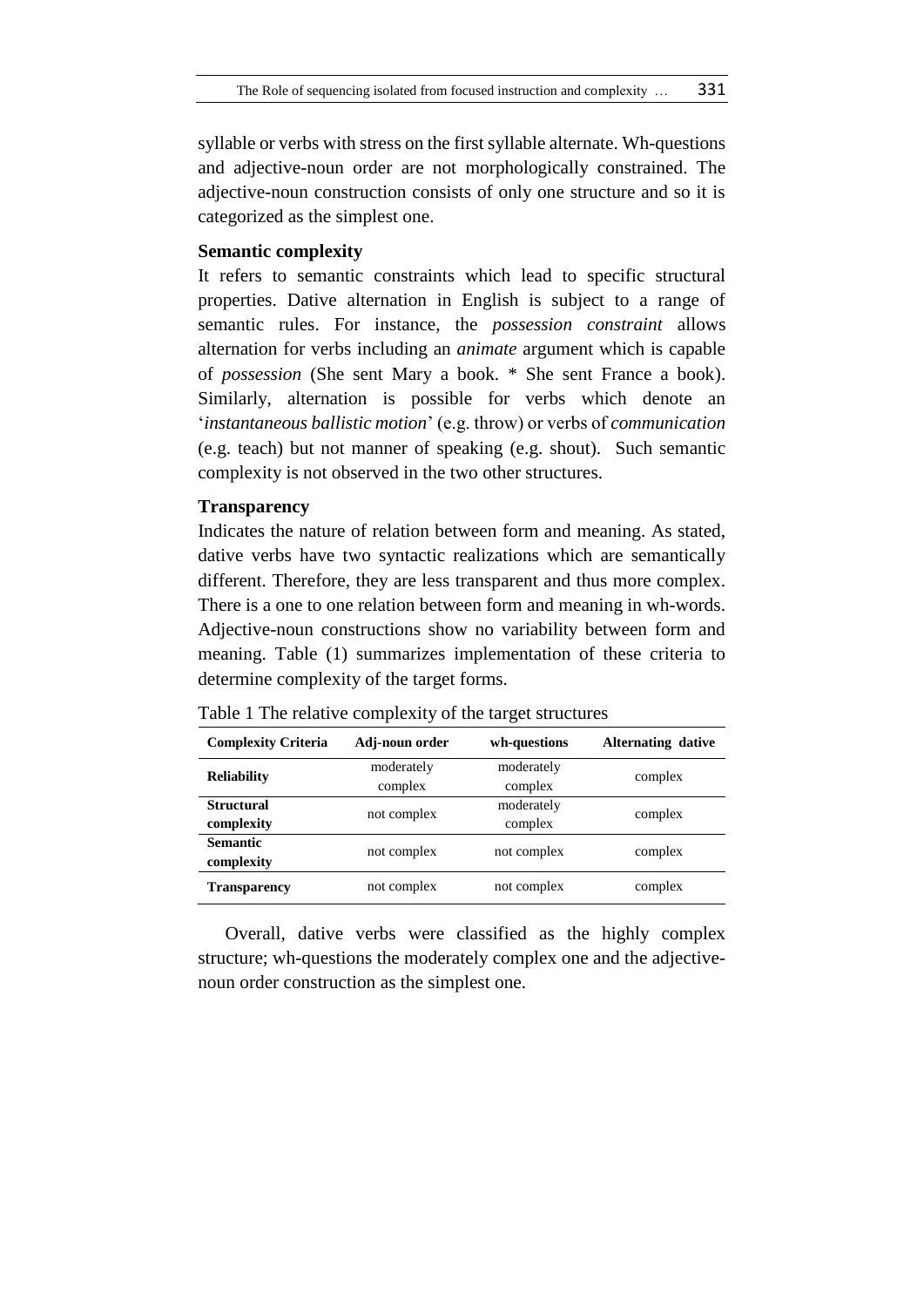## **Method**

## **Design**

The study enjoyed a quasi-experimental design. The independent variables were isolated form focused instruction with two layers (early and delayed), linguistic background with two layers (monolinguals and bilinguals) and complexity with three layers (low, moderate and high). The dependent variables were accuracy scores for target structures in the posttests. The variable of gender was controlled in the present study.

## **Participants**

The participants consisted of 12 intact classes of Iranian junior high school male students. Six classes were Gilaki-Persian bilinguals (i.e. 2 classes from grade 7, 2 classes from grade 8 and 2 classes from grade 9) Studying in Rasht, north of Iran. The other six matched classes were Persian monolingual Junior high school male students (i.e. 2 classes from grade 7, 2 classes from grade 8 and 2 classes from grade 9) Studying in Tehran. To begin with, the whole students were given a bio data questionnaire in order to elicit their historical background. They were assumed to start learning English as a foreign language approximately at the age of puberty (13) at public schools under the supervision of Iranian Ministry of Education. Students in public schools receive English instruction as an obligatory course for one session (90 minutes) per week. The students' age ranged from 14 to 17. Based on the results of the questionnaire, those who did not match these criteria were excluded from the study. The remaining students were then given a pretest to determine their existing knowledge of the target structures. Accuracy mean scores of all groups were lower than 50% as expected. In addition, statistical analyses of the mean scores indicated no significant differences between the matched groups. Finally, equal number of learners was selected in each matched classes in order to have equal sized samplings. Hence, out of 178 Gilaki-Persian learners of English, 122 students and from 172 Persian learners of English, 122 were selected as the subjects of the study. Table (2) shows the distribution of the participants in each condition.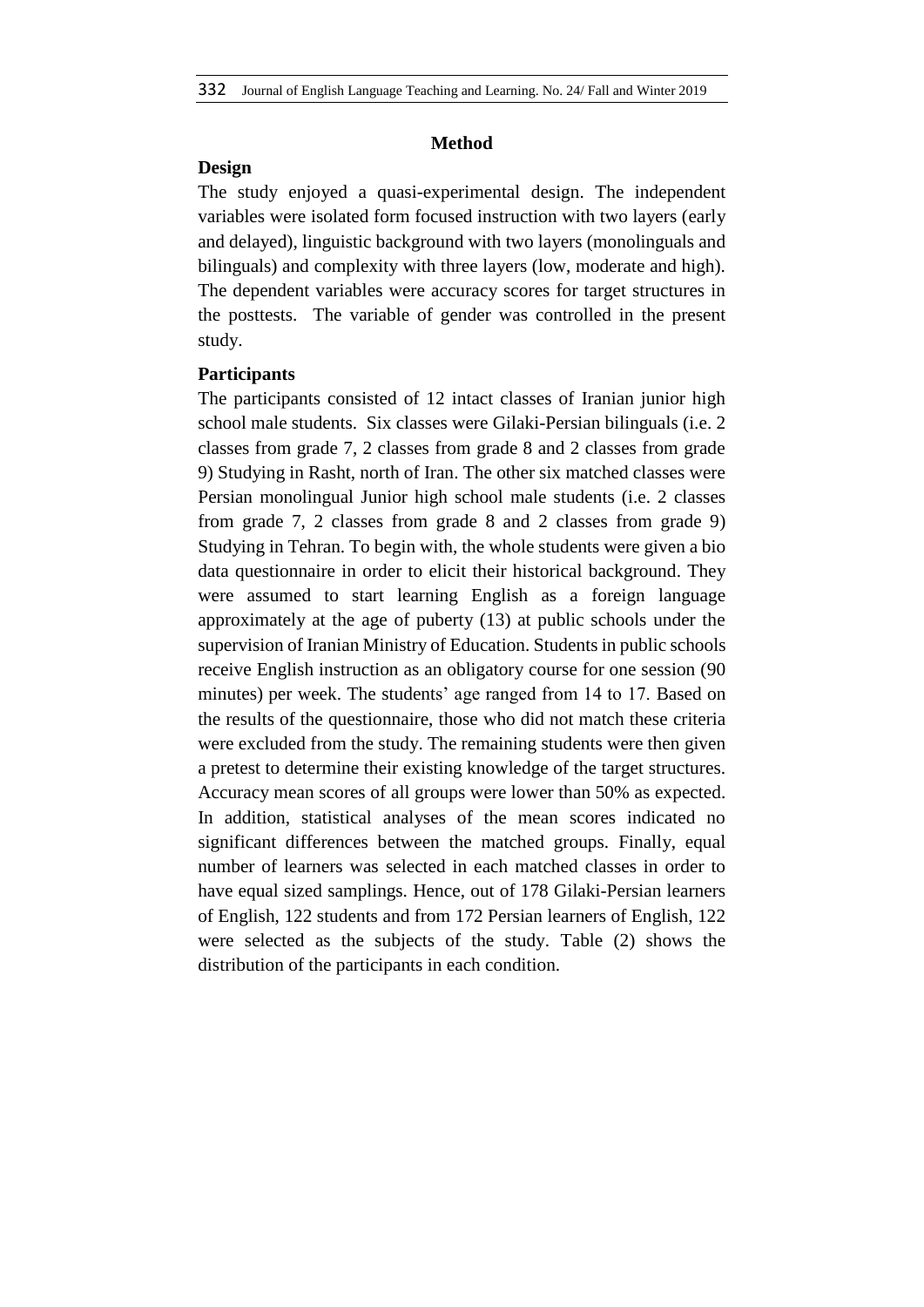| <b>Groups</b>          | Grade 7 | Grade 8 | Grade 9 |
|------------------------|---------|---------|---------|
| Gilaki-Persian early   | 22      | 20      | 19      |
| Gilaki-Persian delayed | 22      | 20      | 19      |
| Persian early          | 22      | 20      | 19      |
| Persian delayed        | 22      | 20      | 19      |
| <b>Total</b>           |         |         | 76      |

Table 2 The distribution of subjects in each instructed situation

### **Pedagogical tasks**

Focused communication tasks are those tasks whose execution entails using a particular grammatical feature. Nassaji and Foto (2006) pointed out that these tasks are communicative in nature but at times draw the learners' attention to formal features of language as well, calling them 'structure-based focused tasks'. Following Ellis (2009), learners should not be told that a particular grammatical feature is hidden. If they are aware of the target feature, it is a 'situational grammar exercise'. According to Loschky and Bley-Vroman (1993), focused tasks should meet three conditions: 1) performance of the task should reflect natural language use beyond the classroom (*task naturalness*).2) Learners perform the task more easily if they employ the target feature (*task utility*). 3) Learners have to use the target feature for its successful implementation (*task essentialness*). Focused tasks can be receptive or productive in nature, what Ellis (2009) terms 'input providing' and 'output prompting' respectively. The former engages learners in listening or reading skills while the latter involve them in speaking and writing skills.

Considering aforementioned conditions, a number of receptive and productive pedagogical focused tasks including picture matching, picture description tasks, 20 question games and TPR activities were employed to provide input and output practice for the target structures. Attempts were made to adjust the complexity of the task with the proficiency of the learners (all beginners) by providing visual support, restricting the responses to the phrase and sentence level, using frequent vocabulary and choosing concrete topics (see Van den Barden, 2006).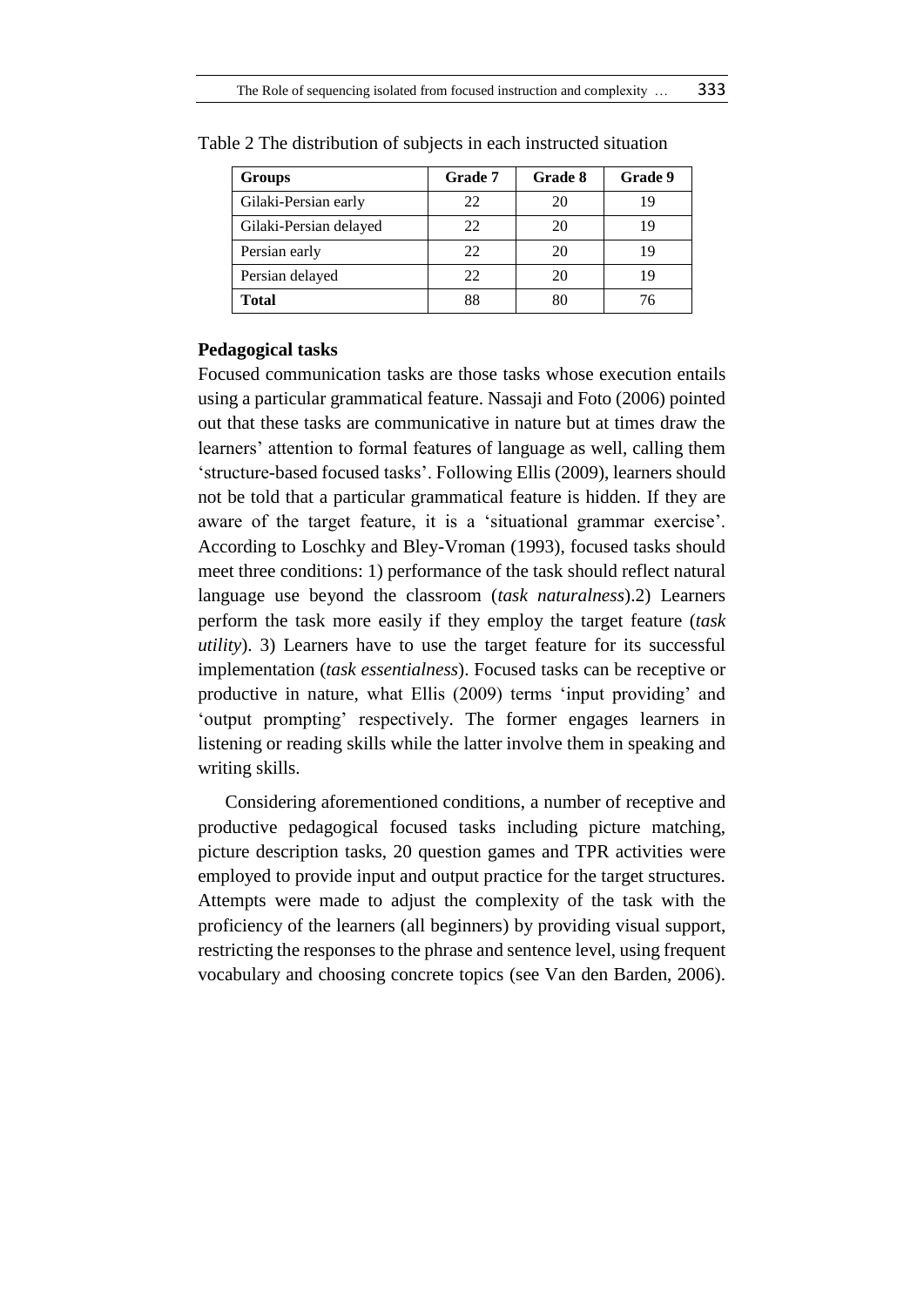The comprehension tasks preceded the production tasks. By the way, students were provided assistance via *modeling and paraphrasing* during the implementation of the tasks.

### **Assessment tasks**

#### **Bio data questionnaire**

A bio data questionnaire was developed and administered to the intact classes before subject selection. Its purpose was to gain the historical background of the participants such as the age, mother tongue, knowledge of any other language, the order of learning the languages, starting age of learning English and the most frequently used language in daily life.

## **Translation task**

This consisted of sentences to be read by a native speaker orally in the test takers' native language (Gilaki or Persian). Students were given 20 seconds to write the English translation of a sentence on a paper. The test had three sections. The first section targeted Noun-Adjective order  $(N = 10)$ . If a test taker produced the attributive position of adjectives accurately, he got a score of one regardless of any other mistake; the second had eight items targeting wh-questions in English. The test takers would receive half of a point if they translated wh-words correctly and used an appropriate auxiliary and another half score for auxiliary inversion. Finally, the third section targeted dative alternation (n= 6). Students received one point for each translation if both word order and correct prepositions were used. All items in the three sections were scrambled with five distracters. The students were not given extra opportunity to get back for edition or production of missing items. No item was recited twice.

#### **Spot the difference task**

Students were given pictures printed on paper. They were instructed to write down as many differences as they could. For instance. There is a red flower in the first picture but a yellow flower in the second picture. To elicit the target structure, the task was presented in sentence completion format all starting with "There is ………………." There were 15 differences in the pictures 10 of which were related to the target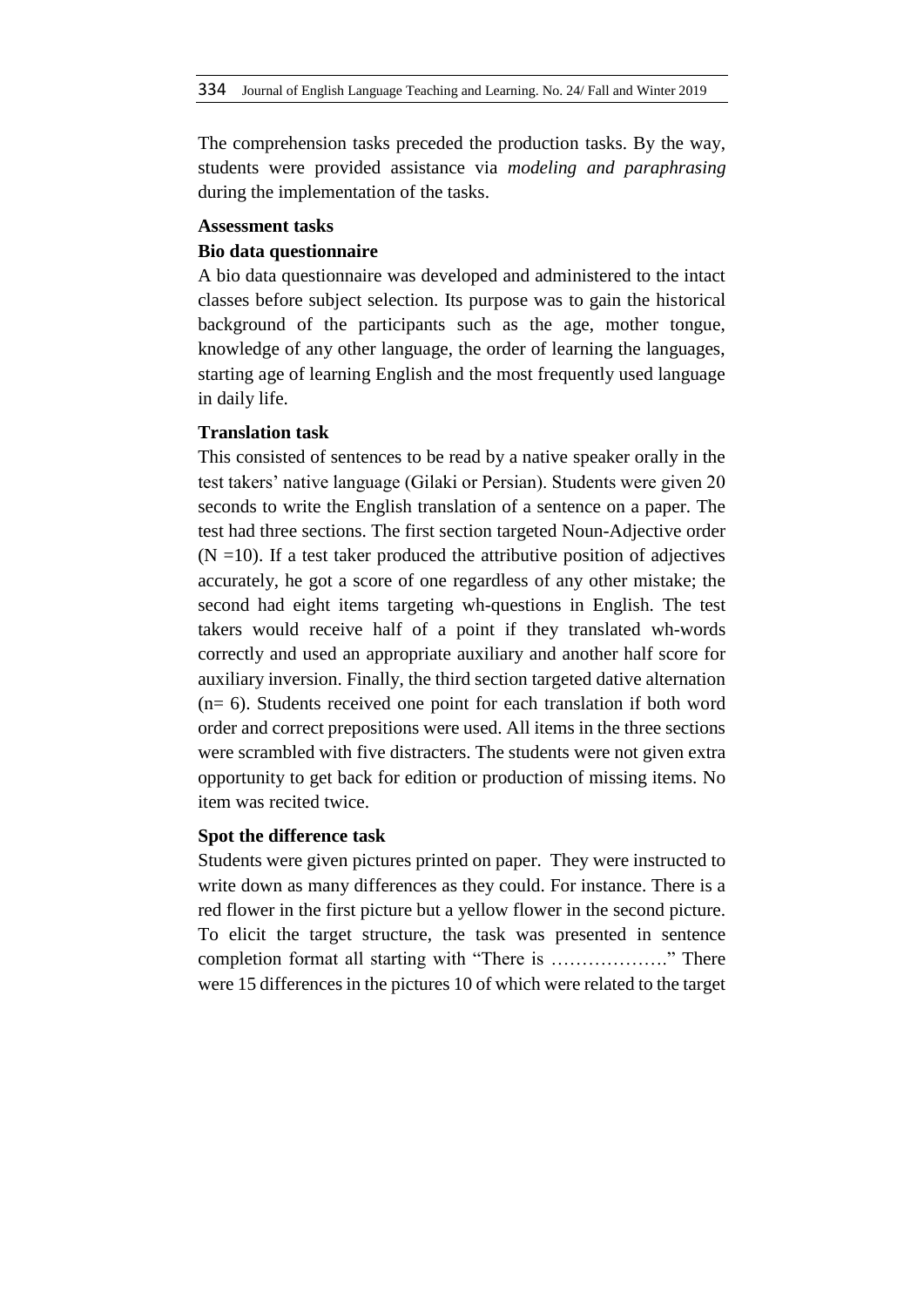Adjective-Noun order. Students received one point for each correct noun adjective order.

## **Guess and write task**

Students were given printed mini dialogues with missing parts. They were asked to guess the eliminated parts and write them down to complete the dialogue. The test 14 items of which six were distracters. The target items were missing wh-questions. The students received half a point for writing a correct wh-word and another half for auxiliary inversion. Dialogues were presented with pictures for stimulation and interest.

## **Sentence completion task**

Students were given a list of sentences to be completed using the given words. The test included 14 items each starting with a noun and a blank space to be filled in by the student. For the target structures, dative verbs (n=6), the given words were a verb and two nouns. For the distracters, there were a verb, a noun and an adverb. Sentences were assigned 1 point if they were completely correct and half a point if they included preposition misuse or missing prepositions.

## **Procedure**

All classes were pretested in the first session, just before treatment started, to measure their knowledge of the target structures. The first section of the translation test was given to the four matched classes of grade 7 to test their knowledge of Adjective-Noun order (low complexity). The second section was given to the four matched groups at grade 8 and the third sections was given to the related groups in grade 9 to measure their knowledge of English wh-questions (moderate complexity) and alternating dative verbs (high complexity) respectively. Instruction started from second session and continued for four sessions. One group of Persian L1 learners and one group of Gilaki-Persian bilingual learners of English in grade 7 received explicit instruction of the target structure followed by receptive and productive focused tasks as class activities to practice the target structure (EFFI groups). The other paired groups received the communicative tasks before explicit instruction (DFFI groups). The same procedure was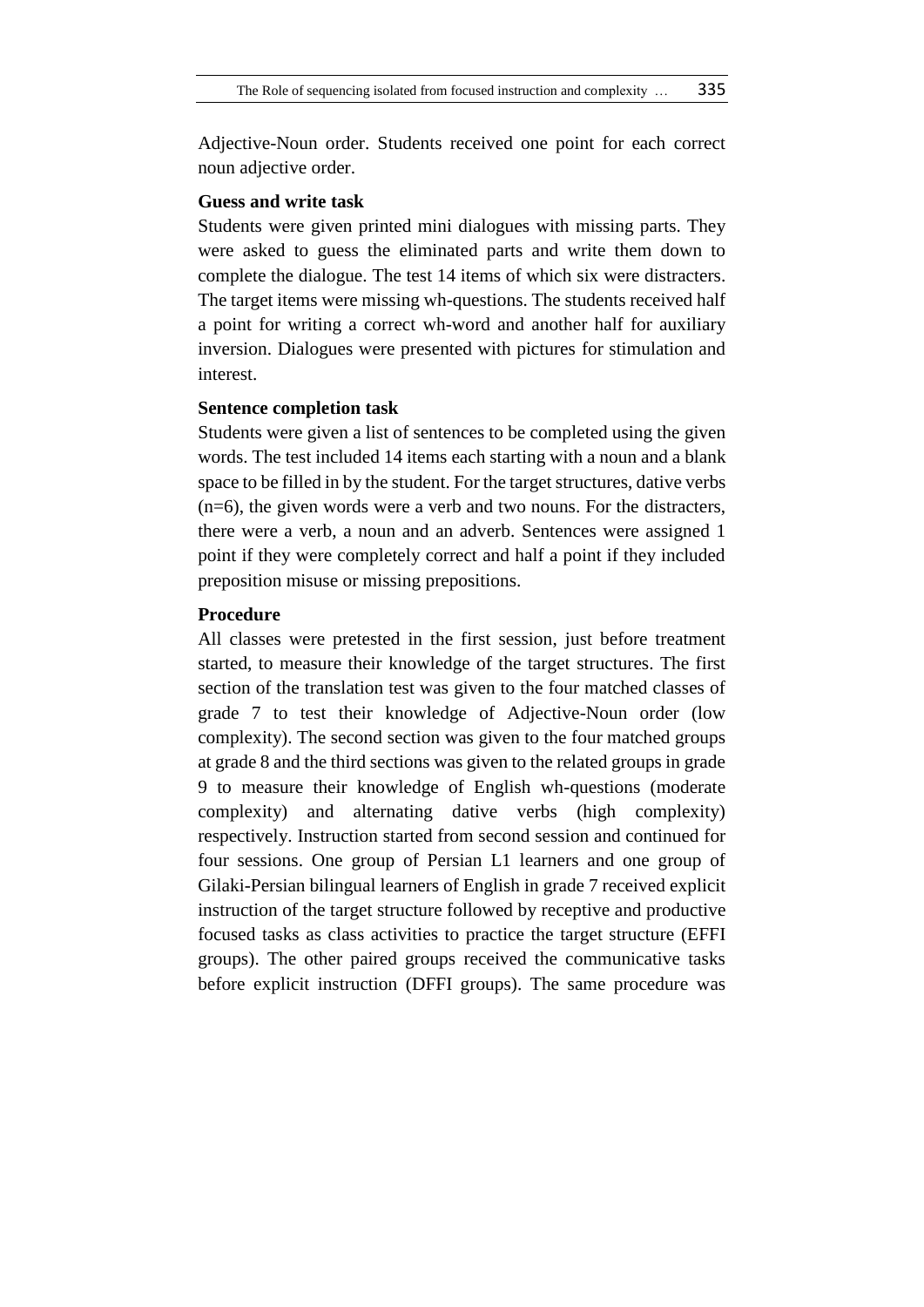followed for grade 8 and 9. While the learners were performing the tasks, the teacher playing the role of a scaffold, walked around, managed the class and provided necessary assistance to the learners by modeling and paraphrasing. The posttest was administered immediately after treatment in the sixth session. A follow up delayed posttest was given to the students after three weeks.

#### **Results**

The performance of each group in the pretest and that of the posttest were compared to measure gain effects for the target structure in every instructional condition. Besides, matched groups were compared in terms of method of instruction and language background. The analyses are presented based on the complexity of the target structures.

#### **The simple structure (Adjective-Noun order)**

A simple comparison between the means (Table 3) shows that both monolinguals and bilinguals who received explicit instruction first outperformed their native counterparts. Furthermore, bilinguals did better than monolinguals when the method of instruction was the same. The same pattern was also observed in the delayed posttests though the durability of learning of target structure slightly declined over time.

|                                                            |    | <b>Pretest</b> |           | <b>Posttest</b> | <b>Delayed</b> |             |           |  |
|------------------------------------------------------------|----|----------------|-----------|-----------------|----------------|-------------|-----------|--|
| test                                                       |    |                |           |                 |                |             |           |  |
| Groups                                                     | N  | Mean           | <b>SD</b> | Mean            | <b>SD</b>      | <b>Mean</b> | <b>SD</b> |  |
| <b>GPE</b>                                                 | 22 | 38.18          | 9.06      | 77.72           | 13.06          | 71.36       | 14.24     |  |
| <b>GPD</b>                                                 | 22 | 36.36          | 9.53      | 73.18           | 14.92          | 62.27       | 11.09     |  |
| PE                                                         | 22 | 35.00          | 10.57     | 74.09           | 10.98          | 68.63       | 12.83     |  |
| P <sub>D</sub>                                             | 22 | 34.54          | 10.10     | 68.63           | 12.45          | 61.81       | 13.32     |  |
| $G = Gilaki$ ; $P = Persian$ ; $E = early$ ; $D = delayed$ |    |                |           |                 |                |             |           |  |

Table 3 Descriptive statistics for Adjective-Noun order

The results of paired samples t-tests run on pretest and posttest scores showed that all four groups of participants who received instruction of simple structure via EFFI as well as DFFI significantly outperformed above chance level in the posttest (GPE: t =10:88, P= .00; GPD:  $t = 9:27$ ,  $P = .00$ ;  $PE$ :  $t = 11:67$ ,  $P = .00$ ;  $PD$ :  $t = 8:80$ ,  $P = .00$ ).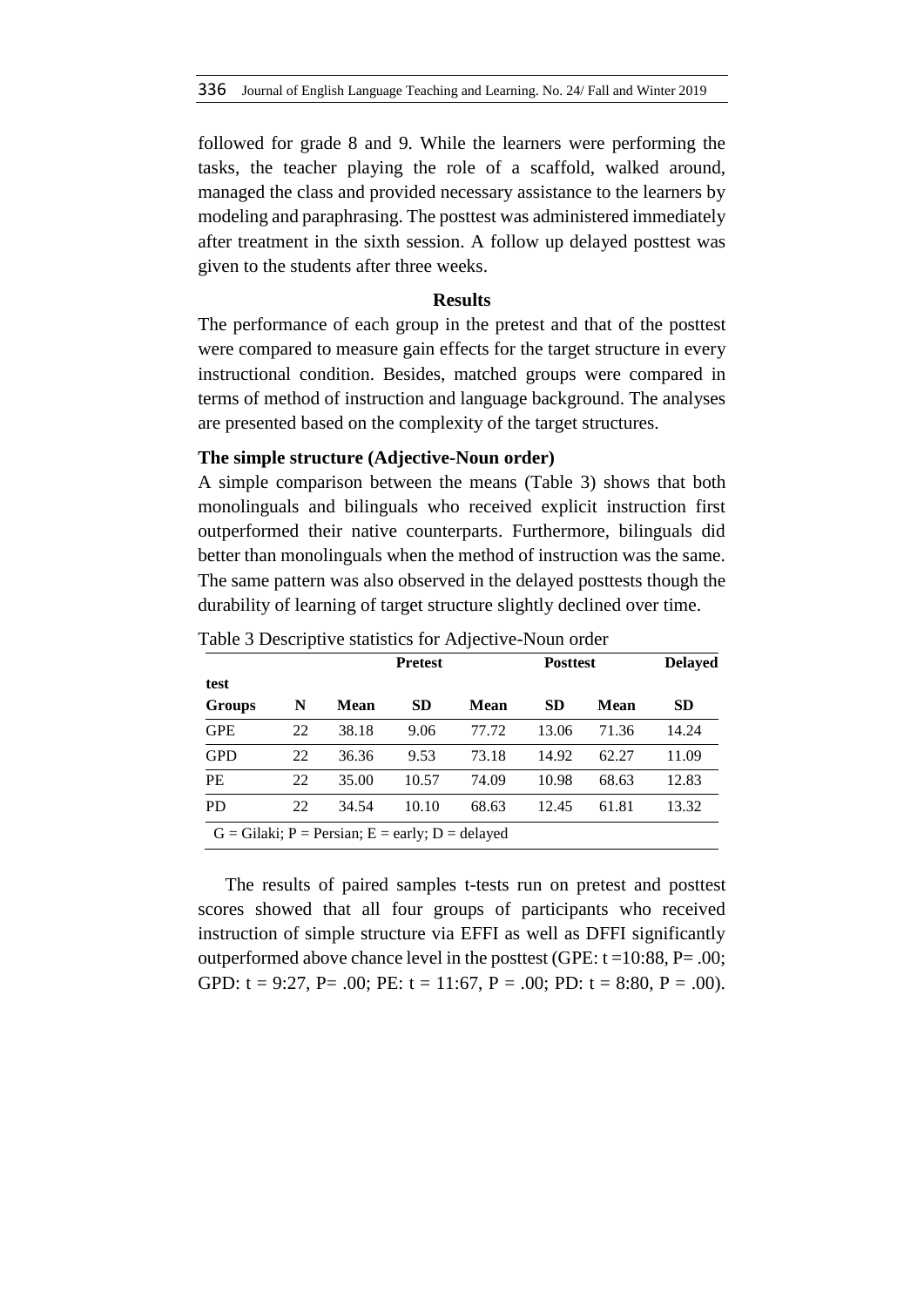This accounts for the positive effectiveness both of early and delayed IFFI on the achievement of the target structures regardless of linguistic background of the learners. Results of one-way ANOVA (see table 4) showed no statistical differences between the groups in the posttests (p  $= .14$ ).

|                | Sum of Squares | Df | Mean Square |       | Sig. |
|----------------|----------------|----|-------------|-------|------|
| Between Groups | 9.227          | 3  | 3.076       | 1.838 | .14  |
| Within Groups  | 140.545        | 84 | 1.673       |       |      |
| Total          | 149.773        | 87 |             |       |      |

Table 4 One-way ANOVA for Adjective-Noun order in the posttest

Likewise, another one-way ANOVA was run to compare groups based on their performances in the delayed posttests. As table 5 illustrates, the obtained p-value (.038) is lower than .05, indicating that there is statistical difference between the groups.

Table 5 One-way ANOVA for Adjective-Noun order in the delayed posttest

| <b>FFI</b>     | Sum of Squares | df | Mean Square |       | Sig. |
|----------------|----------------|----|-------------|-------|------|
| Between Groups | 14.761         |    | 4.920       | 2.946 | .038 |
| Within Groups  | 140.318        | 84 | 1.670       |       |      |
| Total          | 155.080        | 87 |             |       |      |

Finally, a Post Hoc analysis (LSD) was computed in order to detect the exact location of the differences. That is, the purpose was to see which group(s) significantly performed better than other group(s). As it can be seen from Table 6, the dramatic differences existed between GPE and GPD as well as between GPE and PD groups. In simpler terms, bilinguals who enjoyed explicit instruction early significantly outperformed their native counterparts and monolinguals who received delayed explicit instruction.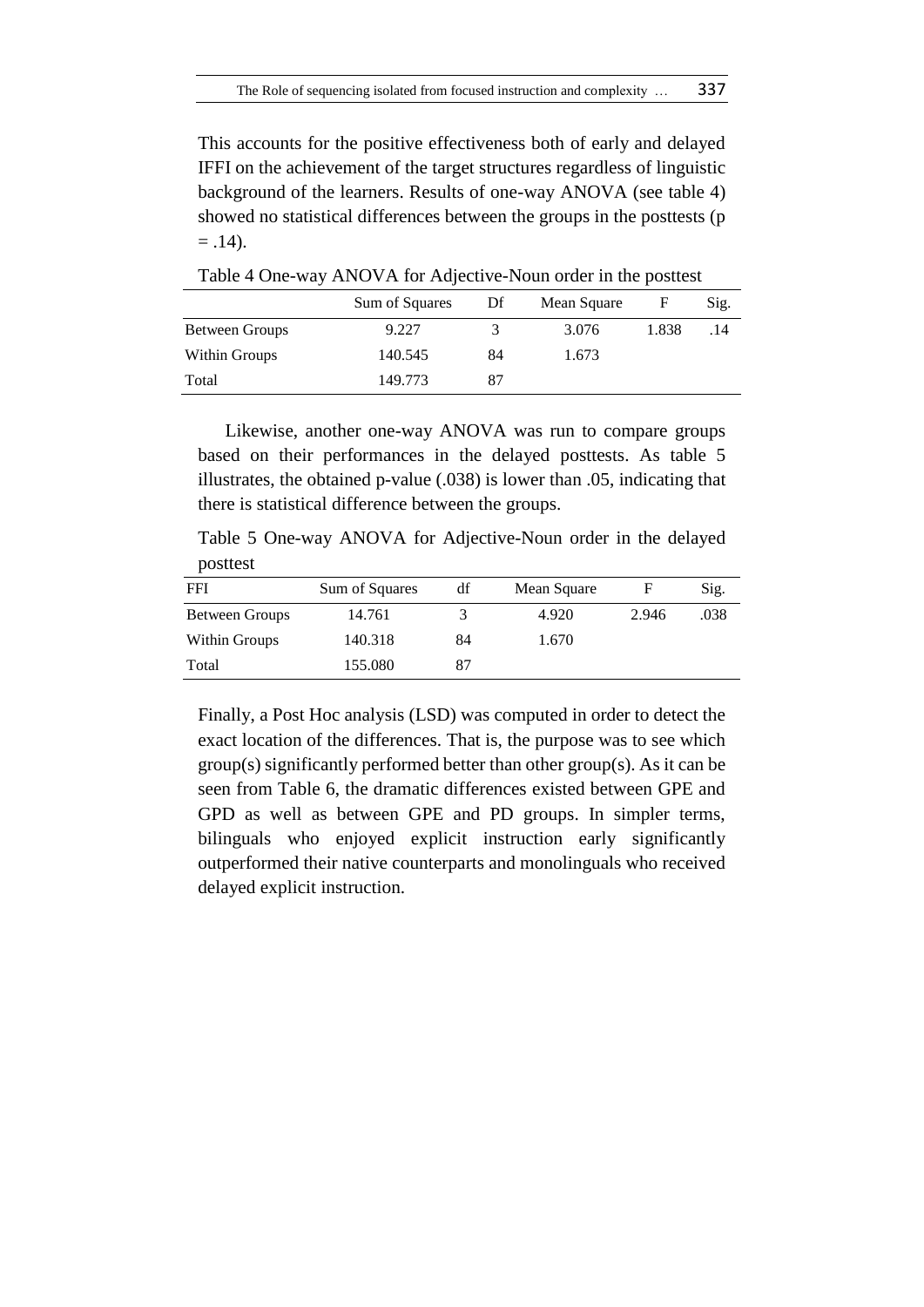|              | $\left( \mathrm{J}\right)$ |                                                          |              |            | 95% Confidence Interval |
|--------------|----------------------------|----------------------------------------------------------|--------------|------------|-------------------------|
| (I) Grouping | Grouping                   | Mean Difference Std. Error Sig.                          |              |            | Lower Bound Upper Bound |
| <b>GPE</b>   | <b>GPD</b>                 | 9.09091*                                                 | 3.89692.022  | 1.3415     | 16.8404                 |
|              | PE                         | 2.72727                                                  | 3.89692.486  | $-5.0222$  | 10.4767                 |
|              | <b>PD</b>                  | 9.54545*                                                 | 3.89692.016  | 1.7960     | 17.2949                 |
| <b>GPD</b>   | <b>GPE</b>                 | $-9.09091$ <sup>*</sup>                                  | 3.89692.022  | $-16.8404$ | $-1.3415$               |
|              | <b>PE</b>                  | $-6.36364$                                               | 3.89692.106  | $-14.1131$ | 1.3858                  |
|              | <b>PD</b>                  | .45455                                                   | 3.89692.907  | $-7.2949$  | 8.2040                  |
| <b>PE</b>    | <b>GPE</b>                 | $-2.72727$                                               | 3.89692.486  | $-10.4767$ | 5.0222                  |
|              | <b>GPD</b>                 | 6.36364                                                  | 3.89692.106  | $-1.3858$  | 14.1131                 |
|              | <b>PD</b>                  | 6.81818                                                  | 3.89692.084  | $-0.9313$  | 14.5676                 |
| <b>PD</b>    | <b>GPE</b>                 | $-9.54545$ <sup>*</sup>                                  | 3.89692.016  | $-17.2949$ | $-1.7960$               |
|              | <b>GPD</b>                 | $-0.45455$                                               | 3.89692.907  | $-8.2040$  | 7.2949                  |
|              | PE                         | $-6.81818$                                               | 3.89692 .084 | $-14.5676$ | .9313                   |
|              |                            | *. The mean difference is significant at the 0.05 level. |              |            |                         |

Table 6 Post hoc comparisons for Adjective-Noun order in the delayed posttest

## **The Fairly complex structure (wh-questions)**

Table 7 displays the mean (M) and standard deviation (SD) of the groups. As it shows, both GPD and PD outperformed their native counterparts in the posttests and delayed posttests. Unlike what we observed in the simple structure, delayed explicit instruction was more effective here than early explicit instruction. Again, bilinguals did better than monolinguals when the same method of instruction was employed.

|            |    |             | <b>Pretest</b> |       | <b>Posttest</b> |       | <b>Delayed test</b> |
|------------|----|-------------|----------------|-------|-----------------|-------|---------------------|
| Groups     | N  | <b>Mean</b> | SD             | Mean  | SD              | Mean  | <b>SD</b>           |
| <b>GPD</b> | 20 | 38.12       | 4.92           | 85.00 | 11.89           | 80.00 | 12.26               |
| <b>PE</b>  | 20 | 36.87       | 5.32           | 74.37 | 12.31           | 68.12 | 9.04                |
| <b>PD</b>  | 20 | 33.75       | 7.95           | 80.62 | 11.63           | 77.50 | 13.35               |

Table 7 Descriptive statistics for the wh-questions

 $G = Gilaki$ ;  $P = Persian$ ;  $E = early$ ;  $D = delayed$ 

Paired-sample t-tests were also run in order to discover any possible differences of the means from the pretests to the posttests for the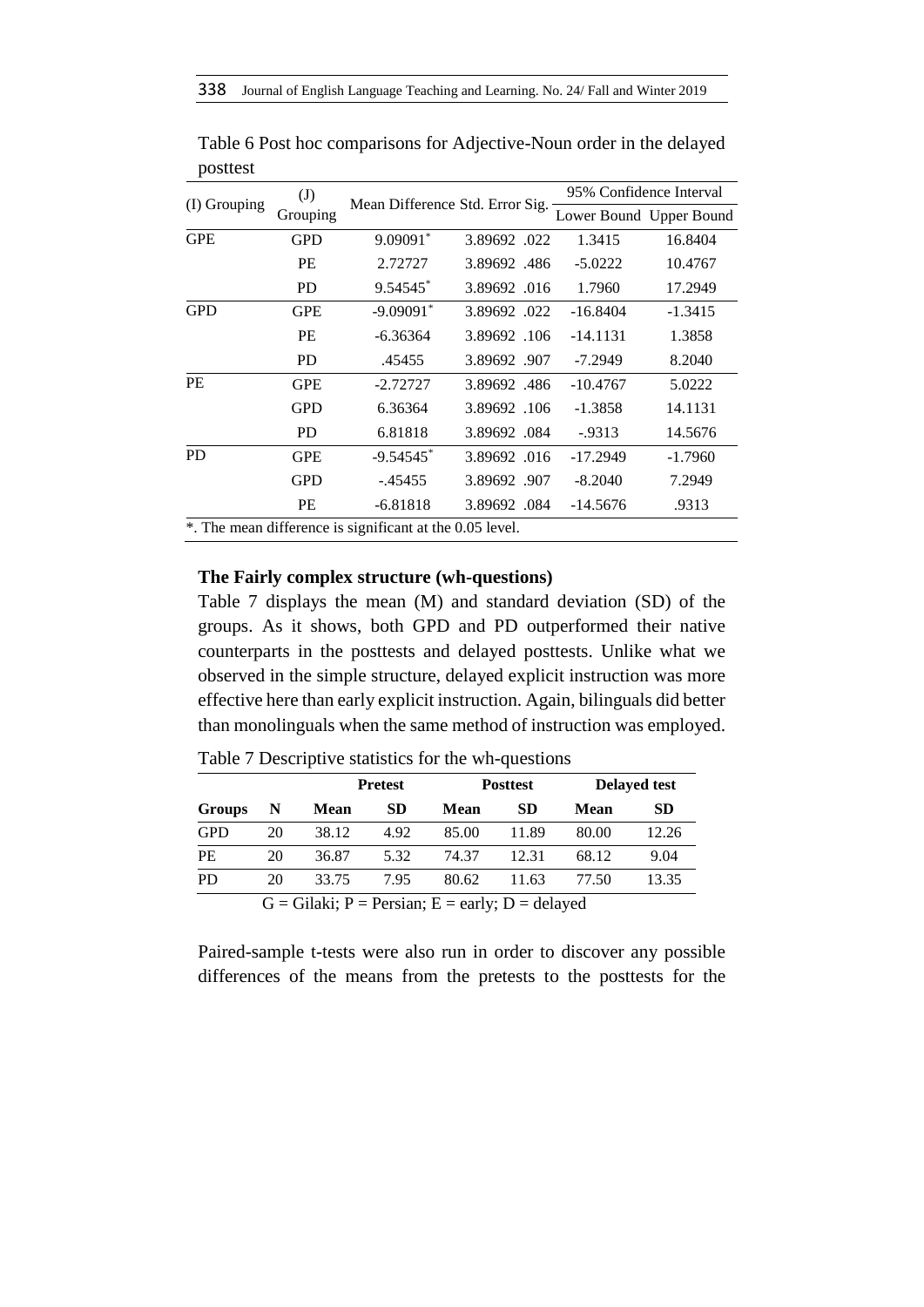achievement of wh-constructions. The results revealed that all four groups significantly performed above chance on the posttests (GPE:  $t =$ 11.41, P=.00; GPD:  $t = 14.69$ , P=.00; PE:  $t = 11.93$ , P = .00; PD: t  $=14.26$ ,  $P = .00$ ). This can be taken as the evidence that both methods of instructions are potentially effective on the achievement of dependent variable. Moreover, the results of one-way ANOVA, as shown in Table 8, demonstrated that the obtained P value (.082) is larger than .05, suggesting that no striking differences were found between the groups in the posttests.

|                | Sum of Squares | Df | Mean Square | $\mathbf{F}$ | Sig. |
|----------------|----------------|----|-------------|--------------|------|
| Between Groups | 7.637          | 3  | 2.546       | 2.321        | .082 |
| Within Groups  | 83.350         | 76 | 1.406       |              |      |
| Total          | 90.987         | 79 |             |              |      |

Table 8 One-way ANOVA for wh-questions in the posttest

The same statistical analysis was also computed on the performances of the groups in the delayed posttests. As table 9 displays, the p value (.001) is lower than the level of significance (.05). In other words, the differences between the groups are statistically significant.

| FFI            | Sum of Squares | Df | Mean Square |       | Sig. |
|----------------|----------------|----|-------------|-------|------|
| Between Groups | 13.300         |    | 4.433       | 5.672 | .001 |
| Within Groups  | 59.400         | 76 |             |       |      |
| Total          | 72.700         | 79 |             |       |      |

Table 9 One-way ANOVA for wh-questions in the delayed posttest

Therefore, a post hoc analysis (LSD) was necessary in order to discover the precise location of differences. As Table 10 displays, the statistical differences lie between GPE and GPD; GPE and PD; GPD and PE as well as between PE and PD. Considering the means of the groups, we can come to the generalization that bilinguals treated via delayed explicit instruction significantly outperformed their native counterparts and monolinguals instructed through early explicit instruction. Similarly, monolinguals who received delayed explicit instruction outperformed their native counterparts who enjoyed early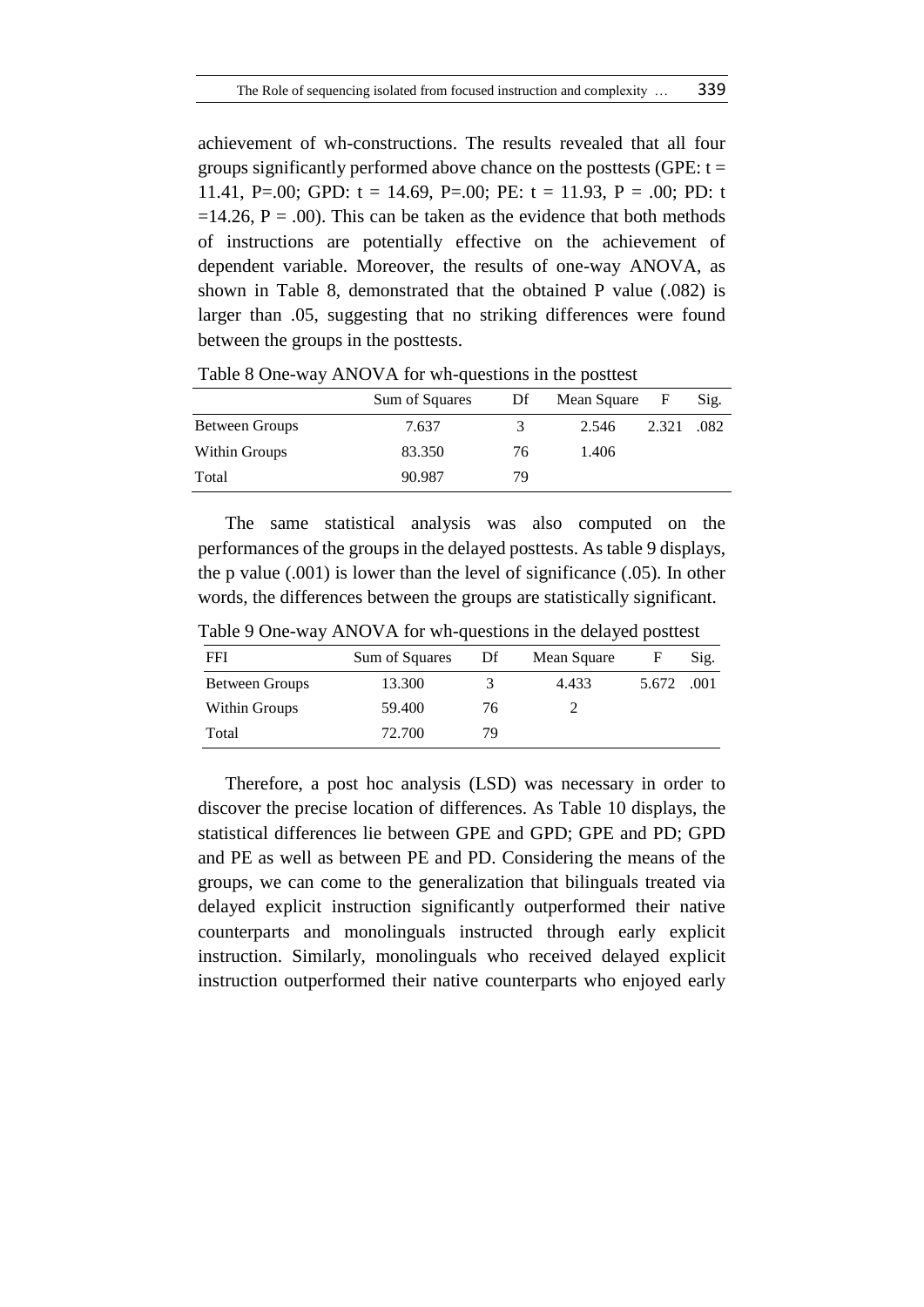explicit instruction. The only amazing point was that even monolinguals instructed via delayed explicit instruction dramatically outperformed bilinguals treated by early explicit instruction. It seems that delayed form-focused instruction was more effective than early form-focused instruction for the achievement of fairly complex structure.

| (I)        |            | Mean                  |         |      | 95% Confidence Interval                                         |           |
|------------|------------|-----------------------|---------|------|-----------------------------------------------------------------|-----------|
| Grouping   |            |                       |         |      | (J) Grouping Difference Std. Error Sig. Lower Bound Upper Bound |           |
| <b>GPE</b> | <b>GPD</b> | $-10.62500^*$ 3.49459 |         | .003 | $-17.5851$                                                      | $-3.6649$ |
|            | PE         | 1.25000               | 3.49459 |      | .722 -5.7101                                                    | 8.2101    |
|            | <b>PD</b>  | $-8.12500*$           | 3.49459 | .023 | $-15.0851$                                                      | $-1.1649$ |
| <b>GPD</b> | <b>GPE</b> | $10.62500*$           | 3.49459 | .003 | 3.6649                                                          | 17.5851   |
|            | PE         | 11.87500*             | 3.49459 | .001 | 4.9149                                                          | 18.8351   |
|            | <b>PD</b>  | 2.50000               | 3.49459 | .477 | $-4.4601$                                                       | 9.4601    |
| <b>PE</b>  | <b>GPE</b> | $-1.25000$            | 3.49459 | .722 | $-8.2101$                                                       | 5.7101    |
|            | <b>GPD</b> | $-11.87500^*$         | 3.49459 | .001 | $-18.8351$                                                      | $-4.9149$ |
|            | <b>PD</b>  | $-9.37500*$           | 3.49459 | .009 | $-16.3351$                                                      | $-2.4149$ |
| <b>PD</b>  | <b>GPE</b> | 8.12500*              | 3.49459 | .023 | 1.1649                                                          | 15.0851   |
|            | <b>GPD</b> | $-2.50000$            | 3.49459 | .477 | $-9.4601$                                                       | 4.4601    |
|            | PE         | $9.37500*$            | 3.49459 | .009 | 2.4149                                                          | 16.3351   |

Table 10 Post hoc comparisons for wh-questions in the delayed posttest

\*. The mean difference is significant at the 0.05 level.

#### **Complex structure (Alternating Dative constructions)**

Table 11 illustrates that both GPD and PD groups performed better than their native counterparts did. In addition, bilinguals outperformed the monolinguals who were treated via the same method of instruction. Besides, while the effects of the DFFI partially atrophied after three weeks, the impact of EFFI greatly declined after the same period.

Table 11 Descriptive statistics for alternating dative constructions

|            |    | <b>Pretest</b> |       |       | <b>Posttest</b> |       | <b>Delayed test</b> |
|------------|----|----------------|-------|-------|-----------------|-------|---------------------|
| Groups     | N  | Mean           | SD    | Mean  | <b>SD</b>       | Mean  | <b>SD</b>           |
| <b>GPE</b> | 19 | 33.33          | 9.21  | 78.12 | 16.03           | 67.54 | 18.81               |
| <b>GPD</b> | 19 | 30.70          | 10.03 | 85.00 | 11.89           | 82.45 | 17.09               |
| PE         | 19 | 35.08          | 7.64  | 74.37 | 12.31           | 63.15 | 18.06               |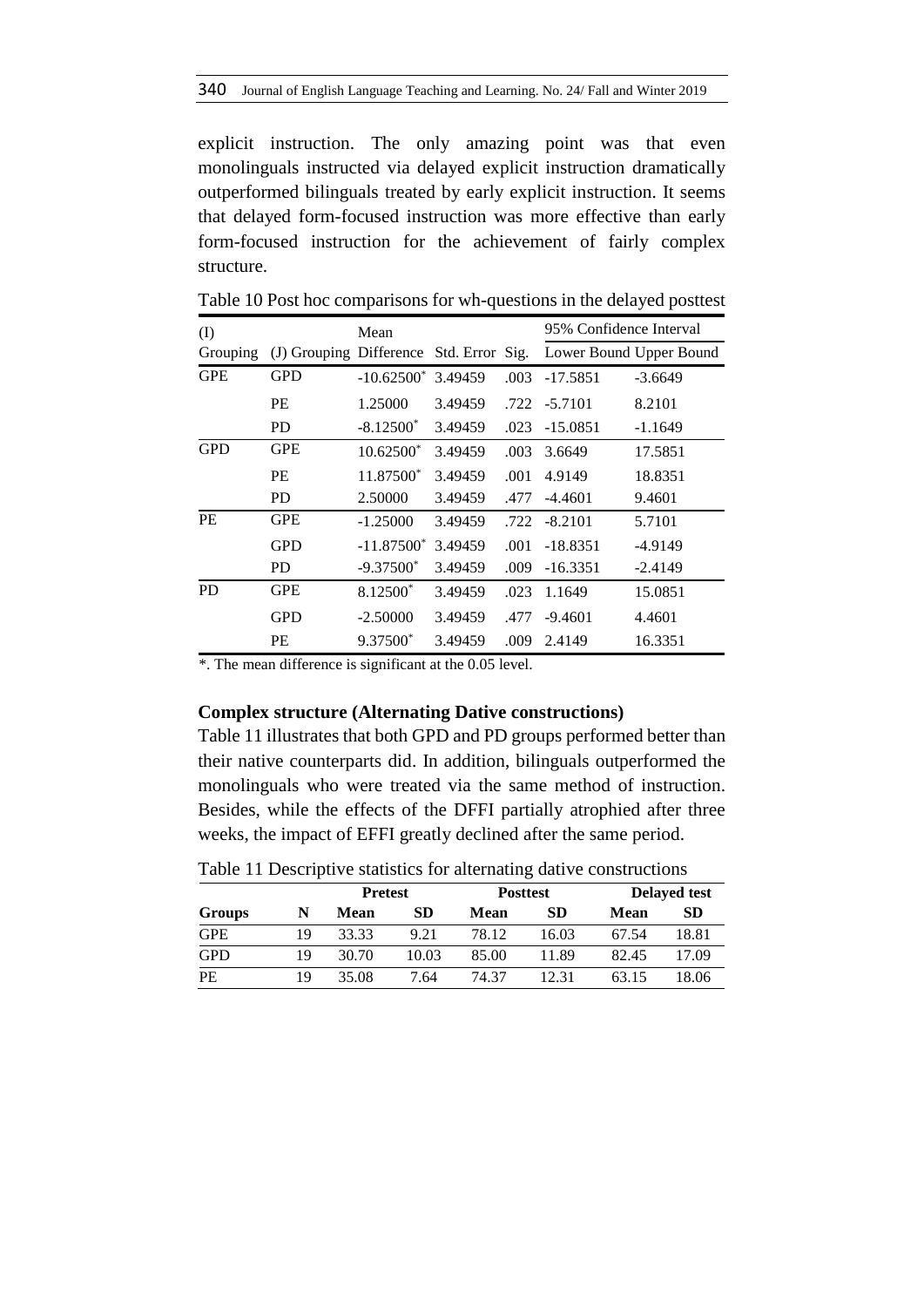| The Role of sequencing isolated from focused instruction and complexity |  |  |  |  |  |  | 341 |
|-------------------------------------------------------------------------|--|--|--|--|--|--|-----|
|-------------------------------------------------------------------------|--|--|--|--|--|--|-----|

| PD.                                                        |  |  |  | 19 31.57 9.45 80.62 11.63 78.94 16.51 |  |  |
|------------------------------------------------------------|--|--|--|---------------------------------------|--|--|
| $G = Gilaki$ ; $P = Persian$ ; $E = early$ ; $D = delayed$ |  |  |  |                                       |  |  |

Likewise, paired-samples t-tests were computed to discover whether the performances of the four groups of learners who received the complex structure (i.e. dative verbs) significantly improved from the pretests to the posttests or not. The findings indicated that all four groups performed above chance on the posttests (GPE:  $t = 11.49$ ,  $p =$ 00; GPD:  $t = 17.62$ ,  $p = .00$ ; PE:  $t = 8.60$ ,  $p = .00$ ; PD:  $t = 11.07$ ,  $p =$ .00).

Furthermore, a one-way ANOVA was run to discover whether the mean differences between groups on the posttests are significant or not. As can be seen from Table 12, the obtained P-value (.024) is lower than .05, suggesting that the performances of the groups on the dative verbs in the posttest are statistically significant.

Table 12 One-way ANOVA for alternating dative constructions in the posttest

|                | Sum of Squares | Df | Mean Square | F     | Sig. |
|----------------|----------------|----|-------------|-------|------|
| Between Groups | 7.684          | 3  | 2.561       | 3.350 | .024 |
| Within Groups  | 55.053         | 72 | .765        |       |      |
| Total          | 62.737         | 75 |             |       |      |

To see the location of statistical differences within four groups of participants, the Post hoc analysis (LSD) was run. As table 13 displays, the only statistical difference is seen between the GPD and PE. Considering the means of the four groups (see Table 11), we can conclude that bilinguals who received delayed explicit instruction dramatically outperformed monolinguals that were treated by early explicit instruction.

In a similar fashion, another one-way ANOVA was computed to discover whether between-group differences are statistically meaningful in the delayed posttest. As table 14 shows, p-value (.003) is lower than alpha level (.05), demonstrating that the performances of the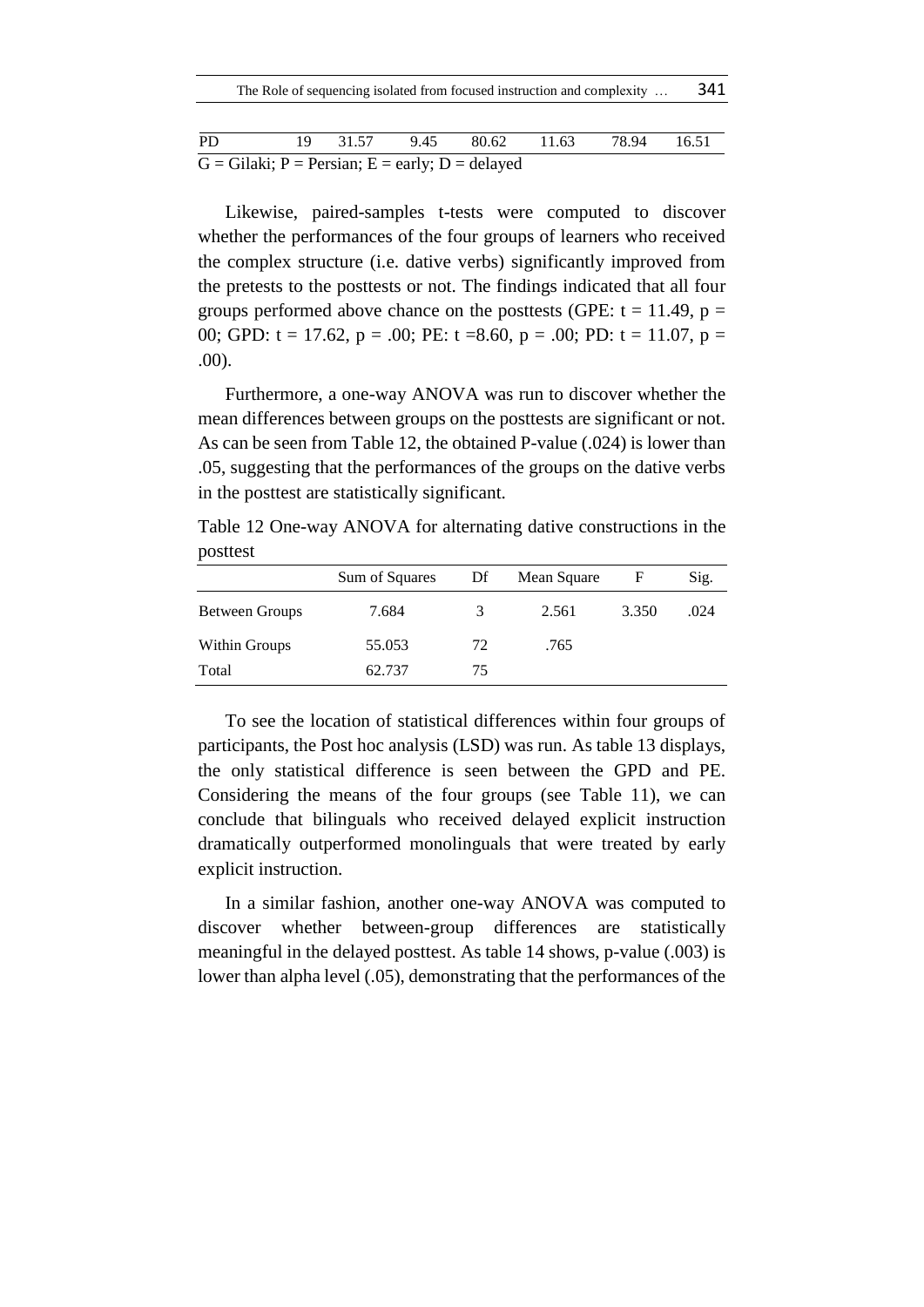groups are statistically significant. Finally, post hoc comparisons (LSD) of mean scores in the delayed posttest revealed that there is a statistical significant difference only between the GPD and PE groups. As the means of the former group (82.45) is greater than that of the latter one (63.15), the interpretation is that bilinguals who enjoyed delayed explicit instruction performed better than monolinguals that were educated through early explicit instruction.

|                           |            |                          |         |                        | 95% Confidence Interval |  |  |
|---------------------------|------------|--------------------------|---------|------------------------|-------------------------|--|--|
|                           |            | Mean                     | Std.    |                        | Upper                   |  |  |
| (I) Grouping (J) Grouping |            | Difference               | Error   | Sig. Lower Bound Bound |                         |  |  |
| <b>GPE</b>                | <b>GPD</b> | $-6.14035$               | 4.72835 | .198-15.5661           | 3.2854                  |  |  |
|                           | <b>PE</b>  | 8.77193                  |         | 4.72835 .068 - 6539    | 18.1977                 |  |  |
|                           | PD.        | .87719                   |         | 4.72835 .853-8.5486    | 10.3030                 |  |  |
| <b>GPD</b>                | <b>GPE</b> | 6.14035                  |         | 4.72835 .198 - 3.2854  | 15.5661                 |  |  |
|                           | PE         | 14.91228*                |         | 4.72835 .0025.4865     | 24.3381                 |  |  |
|                           | PD.        | 7.01754                  |         | 4.72835 .142-2.4083    | 16.4433                 |  |  |
| <b>PE</b>                 | <b>GPE</b> | $-8.77193$               |         | 4.72835 .068-18.1977   | .6539                   |  |  |
|                           | <b>GPD</b> | $-14.91228$ <sup>*</sup> |         | 4.72835 .002-24.3381   | $-5.4865$               |  |  |
|                           | PD.        | $-7.89474$               |         | 4.72835 .099-17.3205   | 1.5311                  |  |  |
| <b>PD</b>                 | <b>GPE</b> | $-.87719$                |         | 4.72835 .853-10.3030   | 8.5486                  |  |  |
|                           | <b>GPD</b> | $-7.01754$               |         | 4.72835 .142-16.4433   | 2.4083                  |  |  |
|                           | PE         | 7.89474                  |         | 4.72835 .099-1.5311    | 17.3205                 |  |  |

Table 13 Post hoc comparisons for alternating datives in the posttest

\*. The mean difference is significant at the 0.05 level.

Table 14 One-way ANOVA for alternating datives in the delayed posttest

|                       | Sum of Squares | df | Mean Square | F     | Sig. |
|-----------------------|----------------|----|-------------|-------|------|
| <b>Between Groups</b> | 4777.047       |    | 1592.349    | 5.112 | .003 |
| Within Groups         | 22426.901      | 72 | 311.485     |       |      |
| Total                 | 27203.947      | 75 |             |       |      |

These findings indicated that both EFFI and DFFI are effective on the achievement of the target structures by beginning monolingual and bilingual learners regardless of the complexity of the structures. More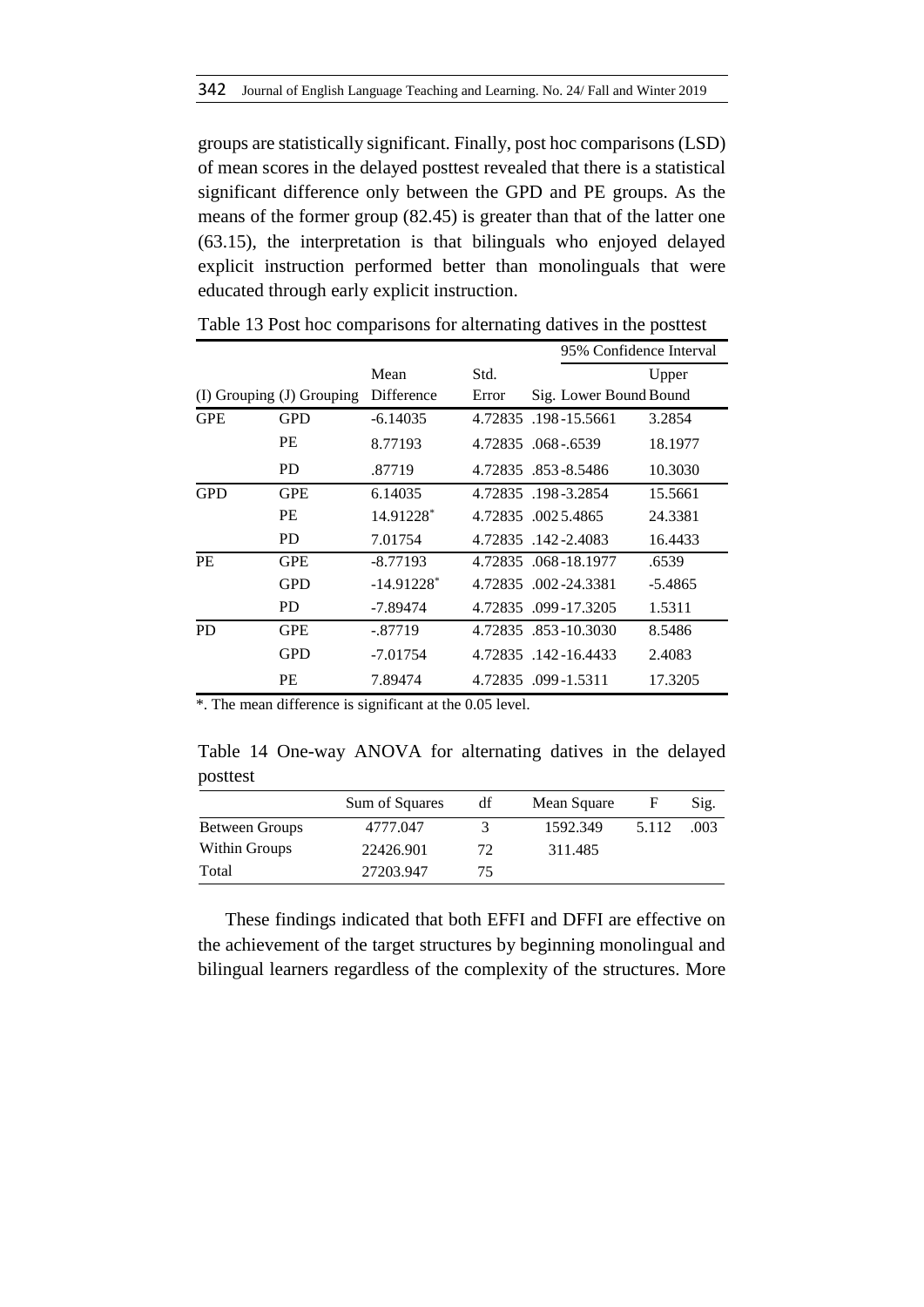specifically, the findings demonstrated that a particular procedure of FFI might work more efficiently depending on the nature of the target structure. For example, both Gilaki and Persian natives who received EFFI performed better than their native counterparts who were treated by DFFI on the simple structure both in the post and delayed posttests. In contrast, as the complexity of target structures increased, the effectiveness of DFFI became more prominent for both monolinguals and bilinguals. DFFI procedure not only contributed to the achievement of the fairly and complex structures more effectively in the posttests but it also resulted in better durability of these structures in the delayed posttests. Besides, while statistically significant difference was observed in the delayed posttest of the simple structure in favor of the groups who received EFFI, it was found in the delayed posttests of fairly complex as well as in the post and delayed posttests of complex structures in favor of the groups who received DFFI. Overall, Gilaki-Persian bilinguals outperformed Persian monolinguals when the method of instruction was the same.

#### **Discussion**

The findings of the current study challenge Krashen's (1981) claim but support Schmidt's (1990) 'noticing hypothesis'. The former rejects the pedagogical effects of FFI while the latter is based on the assumption that FFI induces 'noticing', which in turn assists acquisition. The findings obtained from the simple structure support 'skill acquisition theory' (Deckeyser, 1998, 2003, 2007),maintaining that explicit instruction should appear before the implementation of focused communication tasks for the purpose of restructuring, automaticity and proceduralization. The results derived from the simple structure are also in line with Kim's (2014) study in that metalinguistic knowledge is more effective when it precedes interaction activities. In contrast, the results gained from more complex structures are not supportive of aforementioned arguments. That is, DFFI was found to be more effective than EFFI on the achievement and durability of fairly and complex structures. The interpretation is that beginners may find it difficult to practice fairly and highly complex rules communicatively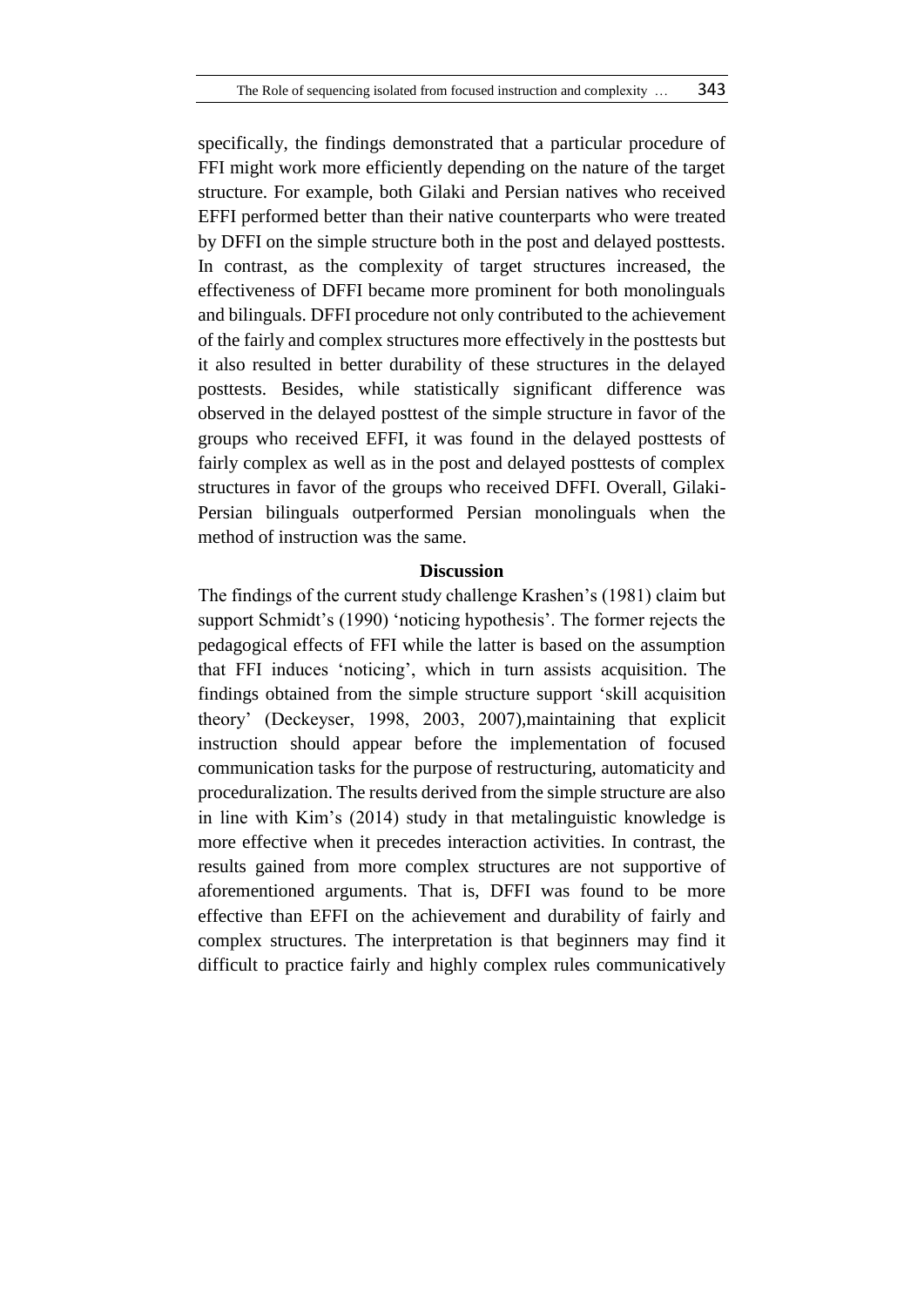when the rules are offered to them after the execution of the focused tasks. Likewise, the findings of the present study reject the argument made by Tammenga-Helmantel et al. (2014) in that the method of grammar instruction has nothing to do with the complexity of the structures.

The rationale behind why DFFI contributes more efficiently to the achievement of more complex target structures in the posttests and their durability in the delayed posttests is attributed to the concept of *noticing* (Schmidt, 1990). When learners are engaged to communicative tasks without knowing the complex rules, they are likely to commit plenty of grammatical errors. Indeed, they want to communicate something in their interlanguage but they do not possess the necessary target rules. This is called '**noticing the hole'**. When they are told the rules *after* the execution of the task, they naturally make a cognitive comparison between the target input and their erroneous output, which is technically called '**noticing the gap'** (Schmit and Frota, 1986).Researchers (like Swain, 1995,1998, 2005; Swain & Lapkin, 1998; Williams, 2005; cited in Graff and Housen, 2009) maintain that hole-and gap-noticing activities not only stimulate noticing but also help learners to restructure their interlanguage toward the target language. Rodgers (2014) maintains that restructuring needs 'noticing the gap' activities as well as tasks which involve using new and complex target structures.

In contrast, when learners know the rules before the execution of focused tasks, they practice them more conveniently, thus making less grammatical errors. This implies that fewer learning processes (e.g. noticing the hole and noticing the gap) will take place in the cognition of the learners. Such a procedure naturally restricts the creative production of the learners. According to Izumi (2002) & Swain (2005), instruction offering learners the opportunity to creatively generate their own output leads to deeper processing of target forms and results in more durable L2 knowledge. Ellis (2012) also stresses that if rules are presented to the learners before practicing communicative tasks, it leads to 'text manipulation'. On the contrary, when learners are not aware of the target structures while performing the tasks, it results in' text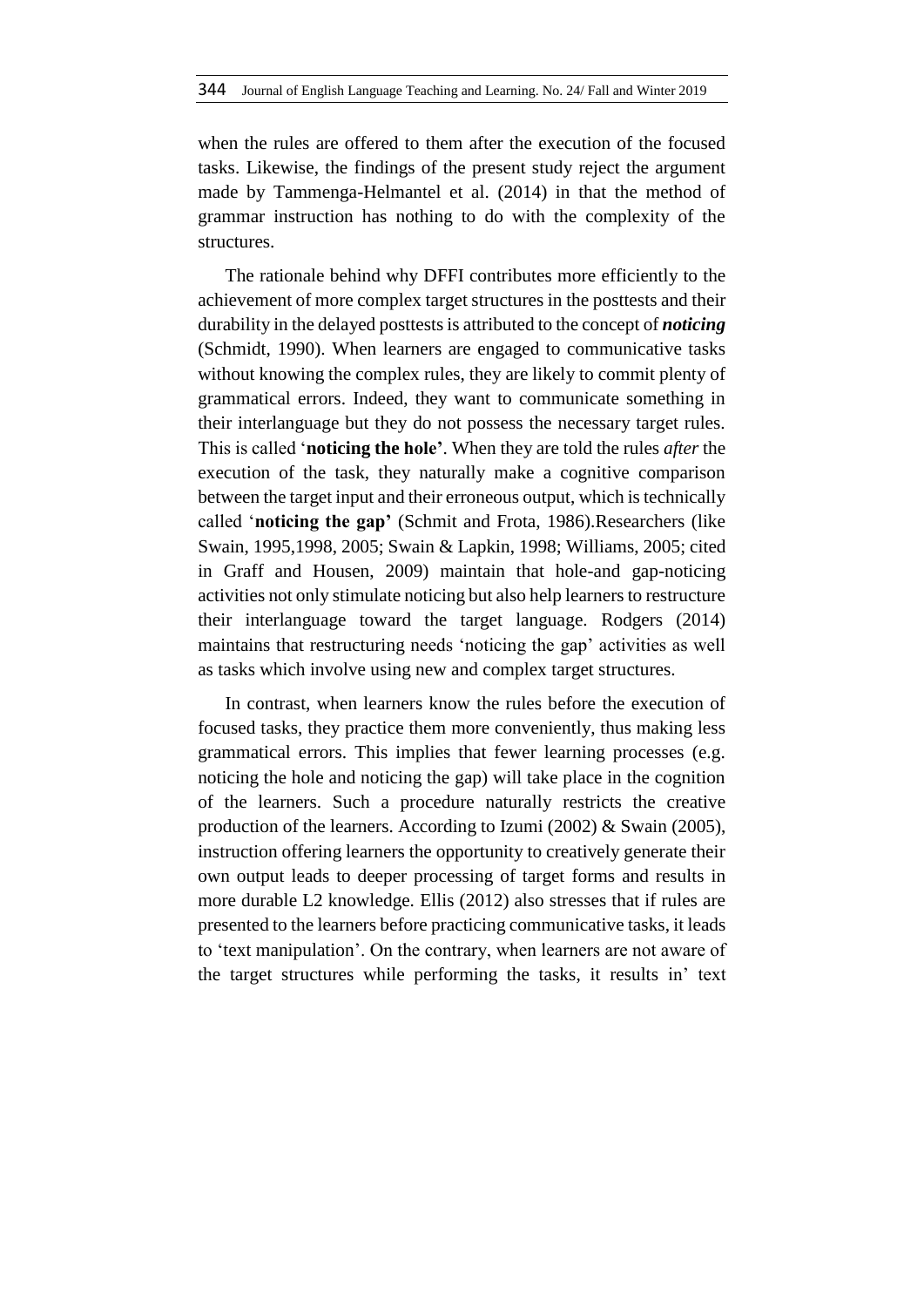creation' activities. Ellis (2008) calls the former case 'error avoiding' but he terms the latter case 'error inducing' option.

Moreover, when learners are not familiar with the target rules during communicative tasks, it is highly probable that they naturally get involved in 'negotiation of form' while facing communication breakdown. Lyster (1998) differentiated 'negotiation of form' from 'negotiation of meaning', arguing that the former increases accuracy. Williams (1999) maintains that 'negotiation of form' is more effective in language teaching when it is generated by the learners rather than teachers.

Norris and Ortega's (2000) meta-analysis is based on the premise that the effects of FFI partially decrease over time. The question raised here is 'Doesn't it make a difference *when* the explicit instruction is offered? Another challenging issue is whether the complexity of the structure has any potential impact on the durability of the target structures or not. The present study stipulates the aforementioned argument by noting that the positive impact of FFI partially atrophies over time for fairly and highly complex structures if explicit instruction follows the focused communication tasks. If not, the durability of more complex structures may dramatically diminish by the lapse of time. The current study, moreover, argues that the durability of simple structures less atrophies if explicit instruction proceeds rather than follows the fluency-oriented activities.

The individual interpretation of performance of some participants showed that the scores of some individuals have slightly improved from the posttest to the delayed posttest. Such a notion is compatible with the findings of the studies carried out by a number of researchers (like Macky, 1999; Ellis, Loewen and Erlam, 2006) in that the effects of FFI may emerge subsequently rather than immediately. Although these researchers accounted the nature of the structure for the amazing outcome of the study, the present study attributed it to the appropriate timing of explicit instruction in relation to communicative tasks. Such an argument also supports the theoretical assumptions of 'weak interface hypothesis', arguing that the effects of FFI may emerge later.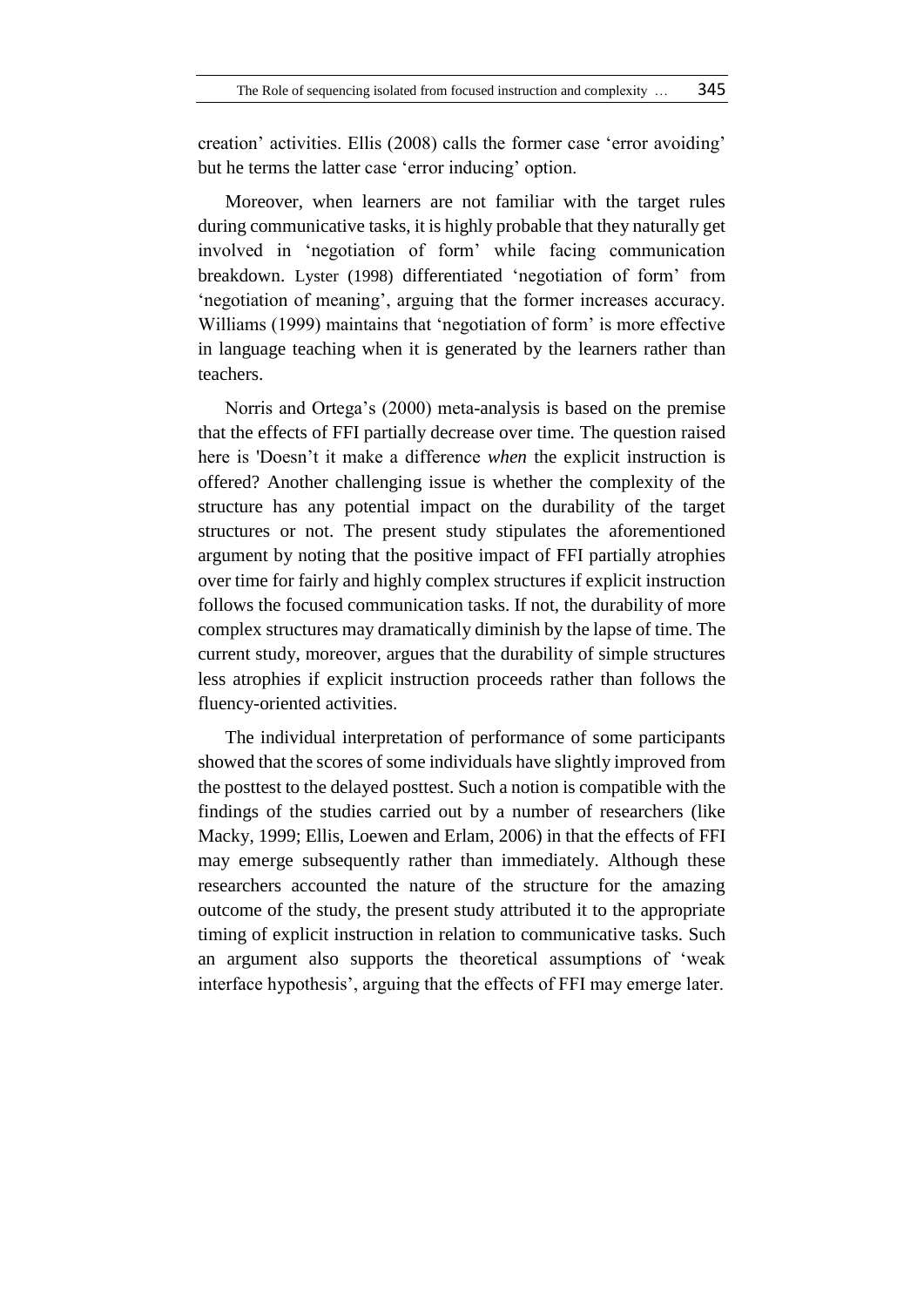The outcome of the study also acknowledged that bilinguals outperformed the monolinguals regardless of the complexity of the structures. This implies that bilinguals benefited both types of FFI (early and delayed) better than monolinguals. The interpretation is that they have more metalinguistic awareness than monolinguals, a notion which has been supported by a number of researchers (Cenoz & Valencia, 1994; Jessner, 2006; Modirkhamene, 2008). They argue that metalinguistic awareness is a cognitive advantage since it enables learners to pay focal attention to language rules and finally identify syntactic, semantic and phonological errors. The superior performance of bilinguals can also be attributed to the facilitative effects of L1 and L2 in L3 acquisition.

## **Concluding Remarks**

The present study is supportive of teaching target structures to beginning EFL learners through FFI procedures particularly when the curriculum is based on communicative language teaching. What is essential is that EFL teachers are required to pay special attention to the nature of target structures when they start teaching target structures. First, they need to have a comprehensive definition of the term 'complexity'. It is suggested that deductive explicit instruction prior to receptive-productive cycle of communication focused tasks works more efficiently for the simple structures. In contrast, if the target structures are more complex, metalinguistic rule explanations will be more effective if they are offered after the implementation of the tasks. The same argument is applicable to the durability of the target structures in the long run. The current study also raises the awareness of EFL teachers in multilingual contexts that beginning bilingual learners have the capacity to benefit FFI procedures (both early and delayed) better than their monolingual counterparts do. This should be taken into account not only in language instruction but also in language assessment.

#### **References**

Anderson, J. (1982). Acquisition of cognitive skill. *Psychological Review,* 89, 369–406.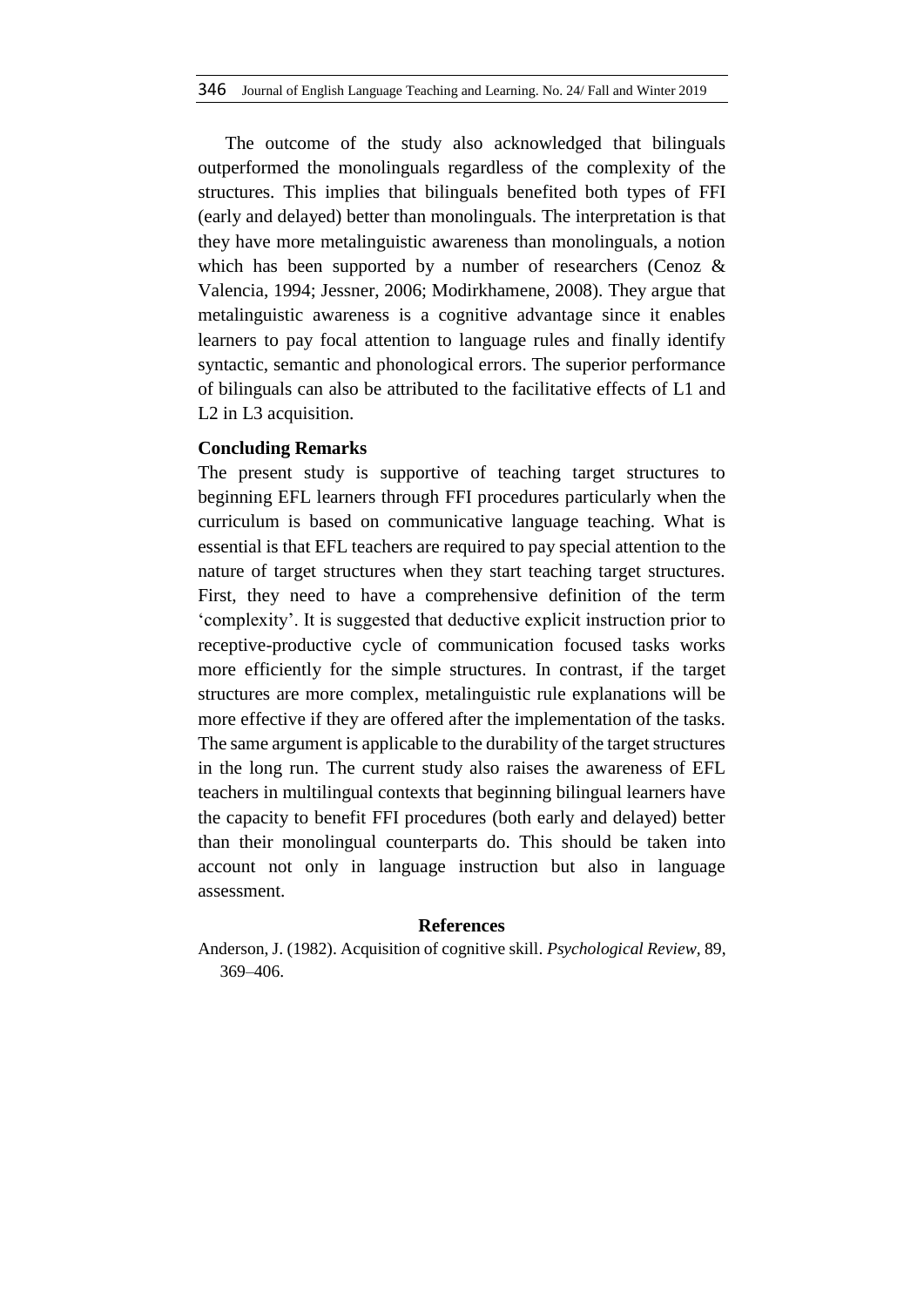- Andrews, K.Z. (2007). The effects of implicit and explicit instruction on simple and complex grammatical structures for adult English language learners. *TESL-EJ*, 1, 1-15.
- Cenoz, J., and F.J. Valencia. (1994). Additive Trilingualism: Evidence from the Basque Country. *Applied Psycholinguistics* 15, 195-207.
- DeKeyser, R. (1998). Beyond focus on form: Cognitive perspectives on learning and practicing second language grammar. In C. Doughty, & J. Williams (Eds.), *Focus on form in classroom second language acquisition*  (pp. 42–63). New York: Cambridge University Press.
- DeKeyser, R. (2003). Implicit and explicit learning. In C. Doughty, & M. Long (Eds.), *Handbook of second language acquisition* (pp. 313–348). Oxford: Blackwell.
- DeKeyser, R. M. (1995). Learning second language grammar rules: An experiment with a miniature linguistic system. *Studies in Second Language Acquisition* 17, 3, 379–410.
- DeKeyser, R. (2007). Situating the concept of practice. In R. DeKeyser (Ed.), *Practicing in a second language: Perspectives from applied linguistics and cognitive psychology* (pp. 1–18). New York: Cambridge University Press.
- Ellis, R. (Ed.). (2001). *Form-focused instruction and second language learning*. Malden, MA: Blackwell Publishers.
- Ellis, R. (2002). Does form-focused instruction affect the acquisition of implicit knowledge? A review of the research. *Studies in Second Language Acquisition* 24, 2, 223–36.
- Ellis, R. (2008). *The Study of Second Language Acquisition*. Second Edition. Oxford: Oxford University Press.
- Ellis, R. (2012). *Language Teaching Research and Language Pedagogy*. Malden, Mass: Wiley Blackwell.
- Ellis, R; S, Loewen& R. Erlam. (2006). Explicit and implicit corrective feedback and the acquisition of L2 grammar. *Studies in Second Language Acquisition* 28:339-68.
- Erlam, R. (2000). The effects of deductive and inductive instruction on the acquisition of direct object pronouns in French as a second language. *The Modern Language Journal* 87, 242–260.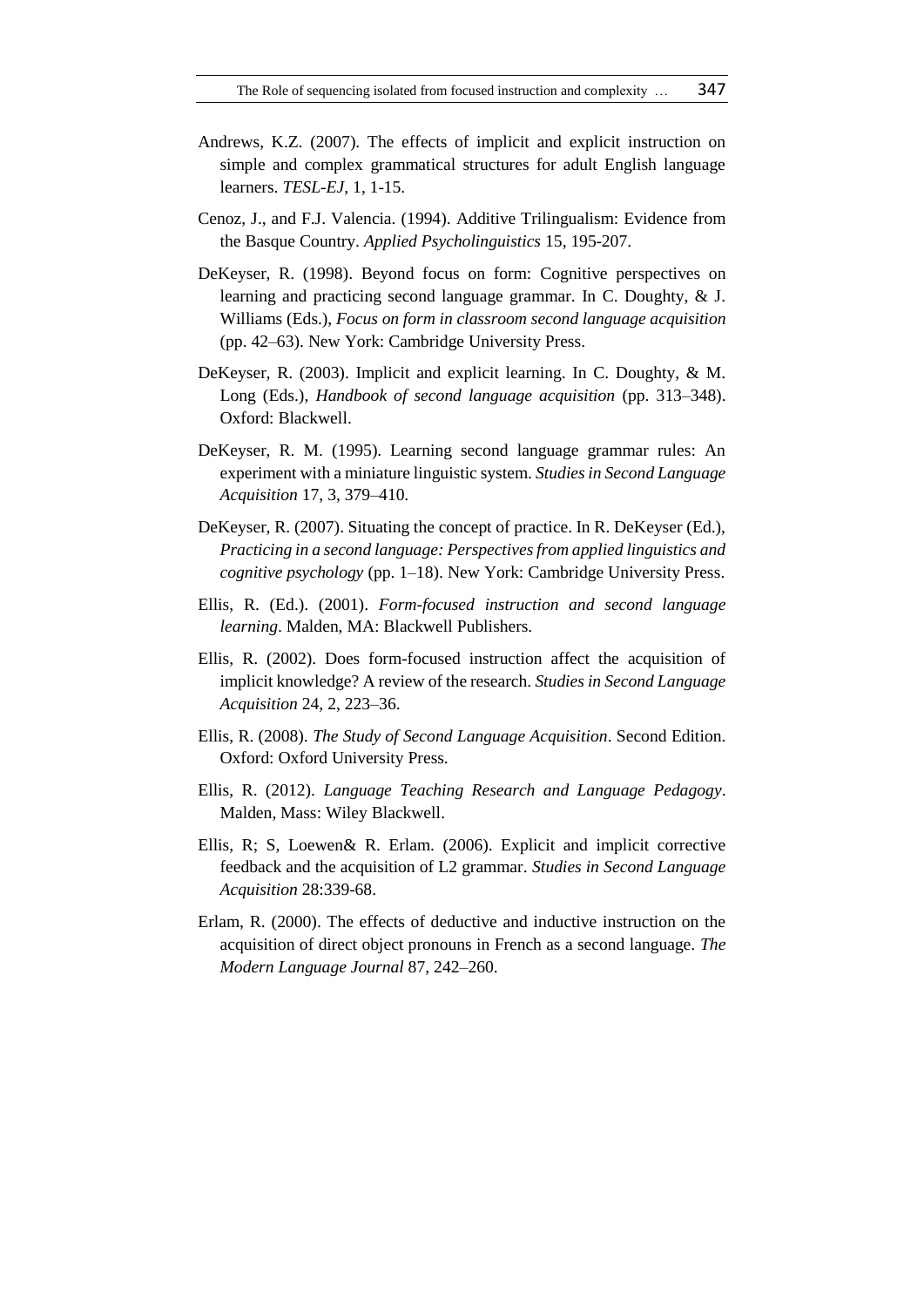- Graaff, R. de. (1997). The Esperanto experiment: Effects of explicit instruction on second language acquisition. *Studies in Second Language Acquisition* 19, 2, 249–76.
- De Graaff, R., & Housen, A. (2009). Investigating the effects and effectiveness of instruction. In Long, M.H., & C.J. Doughty (Eds.), *Handbook of language teaching* (pp. 726–755). Oxford: Blackwell.
- Housen, A. et al. (2005). Rule complexity and the effectiveness of explicit grammar instruction. In A. Housen& M. Pierrard (eds.), Investigations *in instructed second language acquisition* (pp. 207–41). Berlin: Mouton de Gruyter.
- Housen, A., & Pierrard, M. (2005). Investigating instructed second language acquisition. In A. Housen& M. Pierrard (Eds). Investigations in instructed second language acquisition (pp. 1-27). Berlin: Mouton de Gruyter.
- Izumi, S. (2002). Output, input enhancement, and the noticing hypothesis: An experimental study on ESL relativization. *Studies in Second Language Acquisition* 24. 541-577.
- Jessner, U. (2006) *Linguistic awareness in multilinguals: English as a third language*. Edinburgh: Edinburgh University Press.
- Kim, J. (2012). The optimal condition for form-focused instruction: method, target, complexity and types of knowledge. A dissertation study. Washington, DC. Georgetown University,
- Kim, J. (2014). Timing of form-focused instruction and development of implicit vs. explicit knowledge. English Teaching, 69(2), 123-147.
- Krashen, S. (1981). *Second language acquisition and second language learning.* Oxford: Pergamon.
- Loschky, L., & Bley-Vroman, R. (1993). Grammar and task-based methodology. In G. Crookes & S. Gass (Eds.), *Tasks and language learning: Integrating theory and* practice. Clevedon: Multilingual Matters.
- Lyster, R. (1998). Recasts, repetition and ambiguity in L2 classroom discourse. *Studies in Second Language Acquisition.*20*,* 51-80.
- Mackey. A. (1999). Input, interaction and second language development: an empirical study of question formation in ESL. *Studies in Second Language Acquisition,* 21:577-87.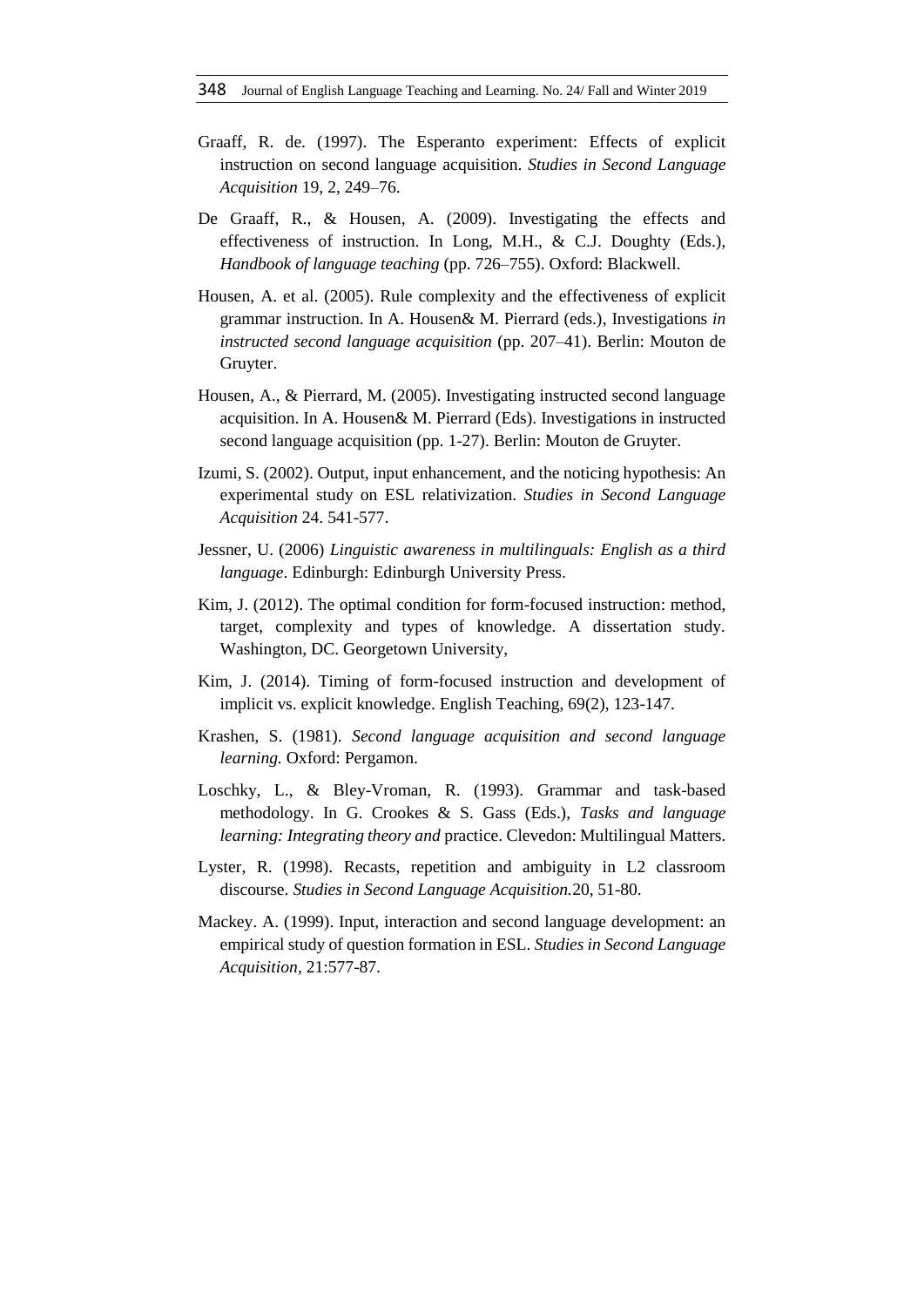- Modirkhamene, S. (2008). Metalinguistic Awareness and Bilingual vs. Monolingual EFL Learners: Evidence from a Diagonal Bilingual Context. *The Journal of Applied Linguistics* Vol. 1, No.1
- Nassaji, H. (2016). Research Timeline: Form-focused instruction and second language acquisition. *Language Teaching*, 49, pp 35-62.
- Nassaji, H. & Fotos, S. (2004). Current developments in research on the teaching of grammar. *Annual Review of Applied Linguistics* 24, 126–145.
- Nassaji H., & Fotos, S. (2011). *Teaching grammar in second language classrooms*: *Integrating form- focused instruction in communicative context*. New York, NY: Routledge.
- Norris, J. M., & Ortega, L. (2000). Effectiveness of L2 instruction: A research synthesis and quantitative meta-analysis. *Language Learning*50, 417–528.
- Norris, J. M. & Ortega, L. (2001). Does type of instruction make a difference? Substantive findings from a meta-analytic review. *Language Learning,* 51, 157-213.
- Prabhu, N.S. (1987). *Second language pedagogy*. Oxford: Oxford University Press.
- Raimes, A. (2002). Errors: Windows into the mind. In G. DeLuca, L. Fox, M. Johnson, & M. Kogen (Eds.). *Dialogue on writing: Rethinking ESL, basic writing, and first-year composition* (pp. 279–287). Mahwah, NJ: Lawrence Erlbaum.
- Robinson, P. (1996). Learning simple and complex second language rules under implicit, incidental, rule-search and instructed conditions. *Studies in Second Language Acquisition* 18, 1, 27–68.
- Radwan, A. (2005). The effectiveness of explicit attention to form in language learning. *System*, 33(1), 69-87
- Richards, J. C & Reppen, R. (2014). Towards a pedagogy of grammar instruction. *RELC Journal*, 45(1), 5 –25.
- Schmidt, R. (1990). The role of consciousness in second language learning. *Applied Linguistics*11, 17–46.
- Schmidt, R., &Frota, S. (1986). Developing basic conversational ability in a second language: A case study of an adult learner of Portuguese. In R. Day